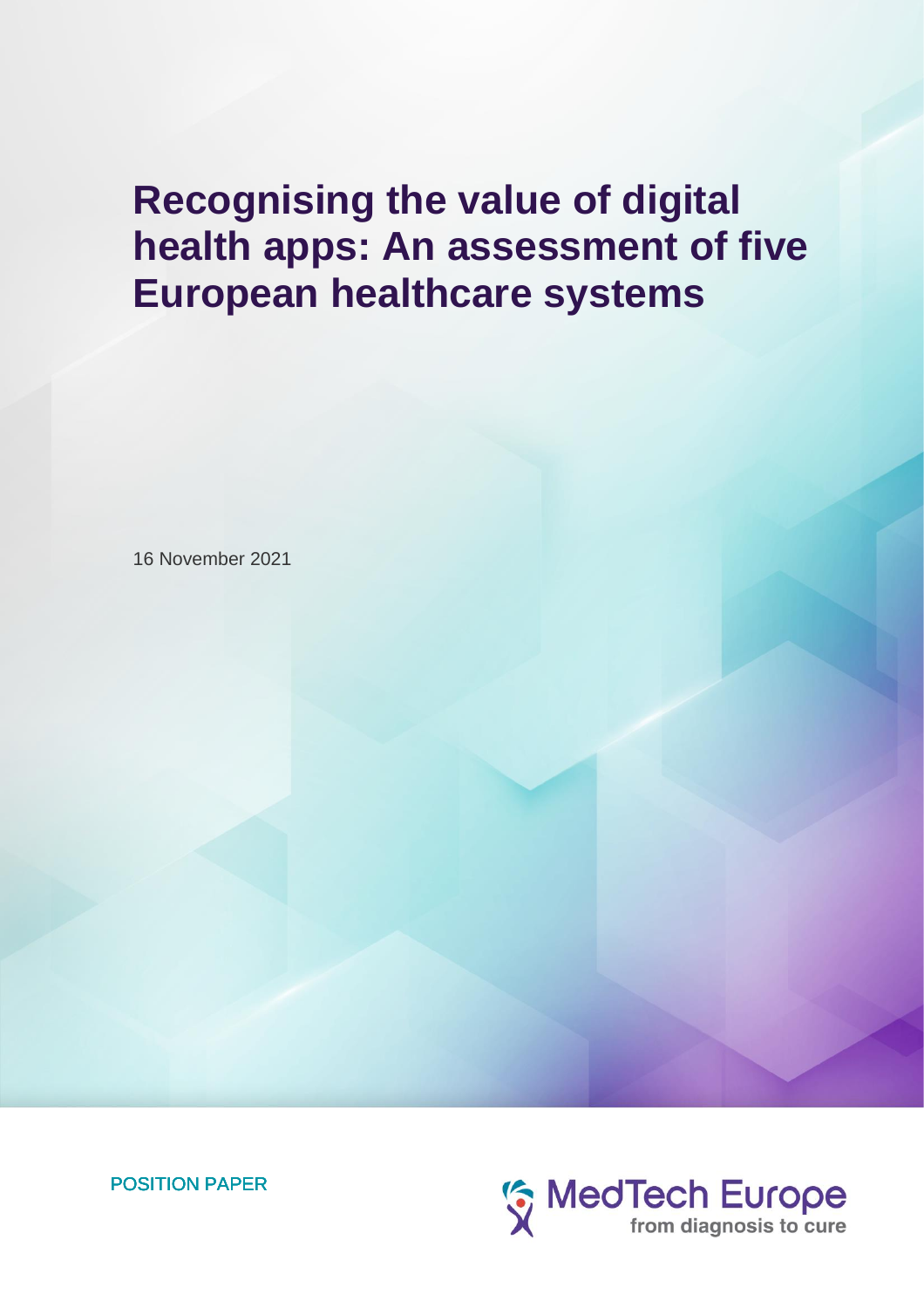



# **Contents**

| 2. Assessment Criteria and Funding Streams in Five European Countries and Regions5 |  |
|------------------------------------------------------------------------------------|--|
|                                                                                    |  |
|                                                                                    |  |
|                                                                                    |  |
|                                                                                    |  |
|                                                                                    |  |
|                                                                                    |  |
|                                                                                    |  |
|                                                                                    |  |
|                                                                                    |  |

# **Figures**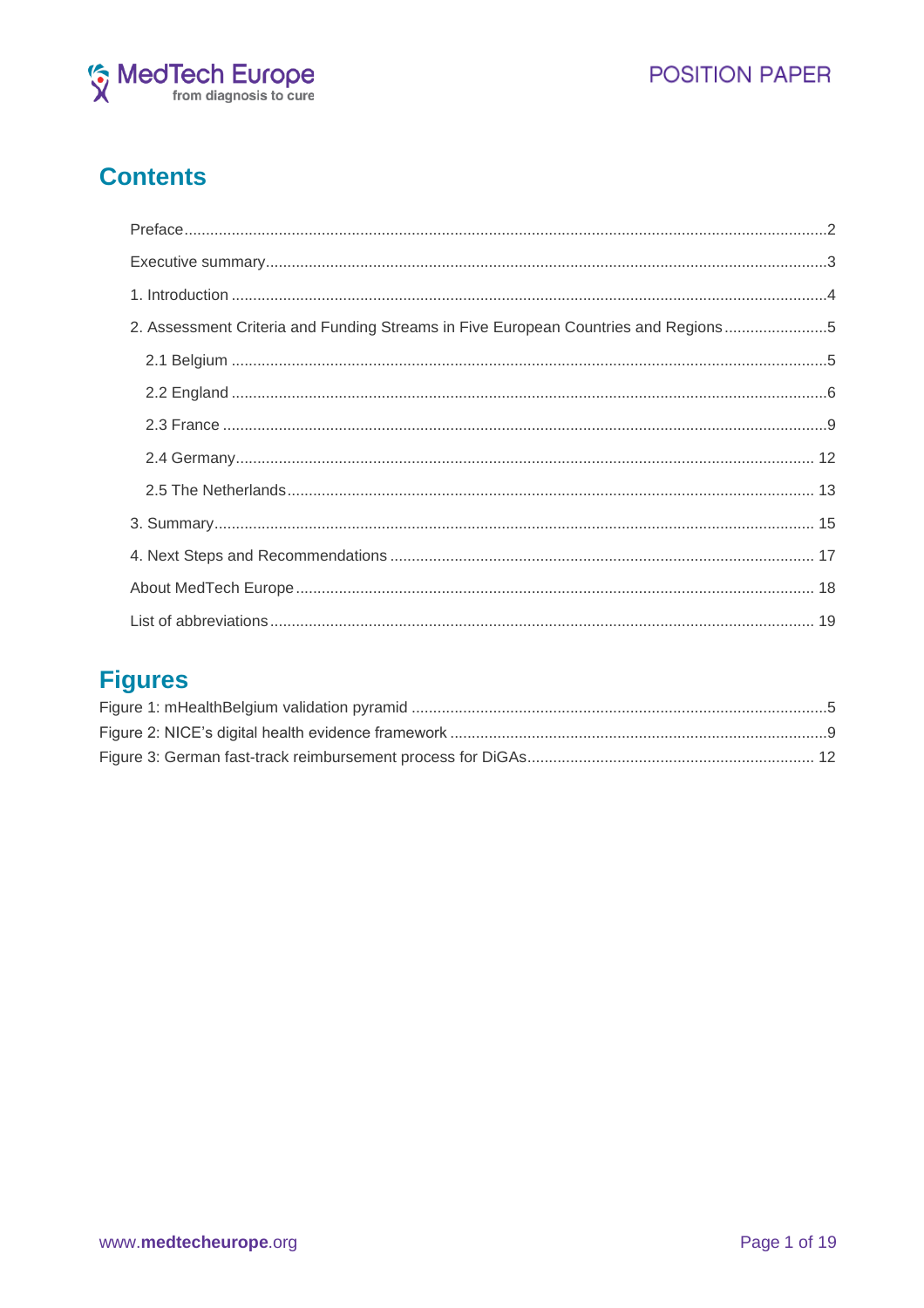

# **Funding and Reimbursement Mechanisms for Digital Health Technologies in Europe**

### <span id="page-2-0"></span>**Preface**

Europe's health systems are under pressure. Demographic changes, rising incidences of chronic disease, and a shortage of healthcare professionals undermine their ability to deliver care. Digital health technologies (DHTs) have the potential to make healthcare safer, better, and more efficient. Yet levels of their deployment in Europe's healthcare systems remain low.

DHTs include devices (smartphones, tablets, and computers), products (apps, software, and platforms), and advanced technologies (robotics and digital surgery). <sup>1</sup> A common element of DHTs is their ability to generate, store, process and / or transmit data. Connected and interoperable, DHTs can effect positive transformation in Europe's healthcare systems, by helping to deliver:

- **Improved prevention and treatment.** DHTs provide patients and citizens with the information and the tools to monitor, manage, and improve their health and lifestyle;
- **Enhanced access to care.** DHTs move the patient-doctor relationship beyond in-person interaction, through technologies such as remote monitoring, digital health apps, healthcare chatbots, etc.;
- **Safer and more efficient care.** DHTs assist healthcare professionals by delivering timely information and decision support, reducing duplication of services, and unlocking the potential of AI;
- **Better evidence and intelligence.** DHTs make aggregated data available for research, thus giving impulse to precision medicine, public health, and population health management, as well as development and evaluation of new technologies, treatments, and medicines.

It is therefore in the interest of patients, healthcare professionals, and healthcare systems to deploy DHTs as broadly as possible. **An overarching barrier to the deployment of DHTs is the lack of appropriate mechanisms for funding and reimbursement**. In a new set of papers that focus on digital health, we seek to understand and document these barriers in Europe's healthcare systems and propose ways in which these barriers can be mitigated or removed.

MedTech Europe, as the voice of Europe's medical technologies industry (including medical devices and in vitro diagnostic devices), calls on national and regional policymakers and payers to **recognise the value and incentivise the use of DHTs in Europe's healthcare systems** by setting up clear frameworks for reimbursement and funding pathways that will enable their uptake and use in Europe's healthcare systems.

<sup>1</sup> OECD (2019), "Bringing health into the 21st century", in *Health in the 21st Century: Putting Data to Work for Stronger Health Systems*, OECD Publishing, Paris, <https://doi.org/10.1787/e130fcc2-en> (accessed November 2021).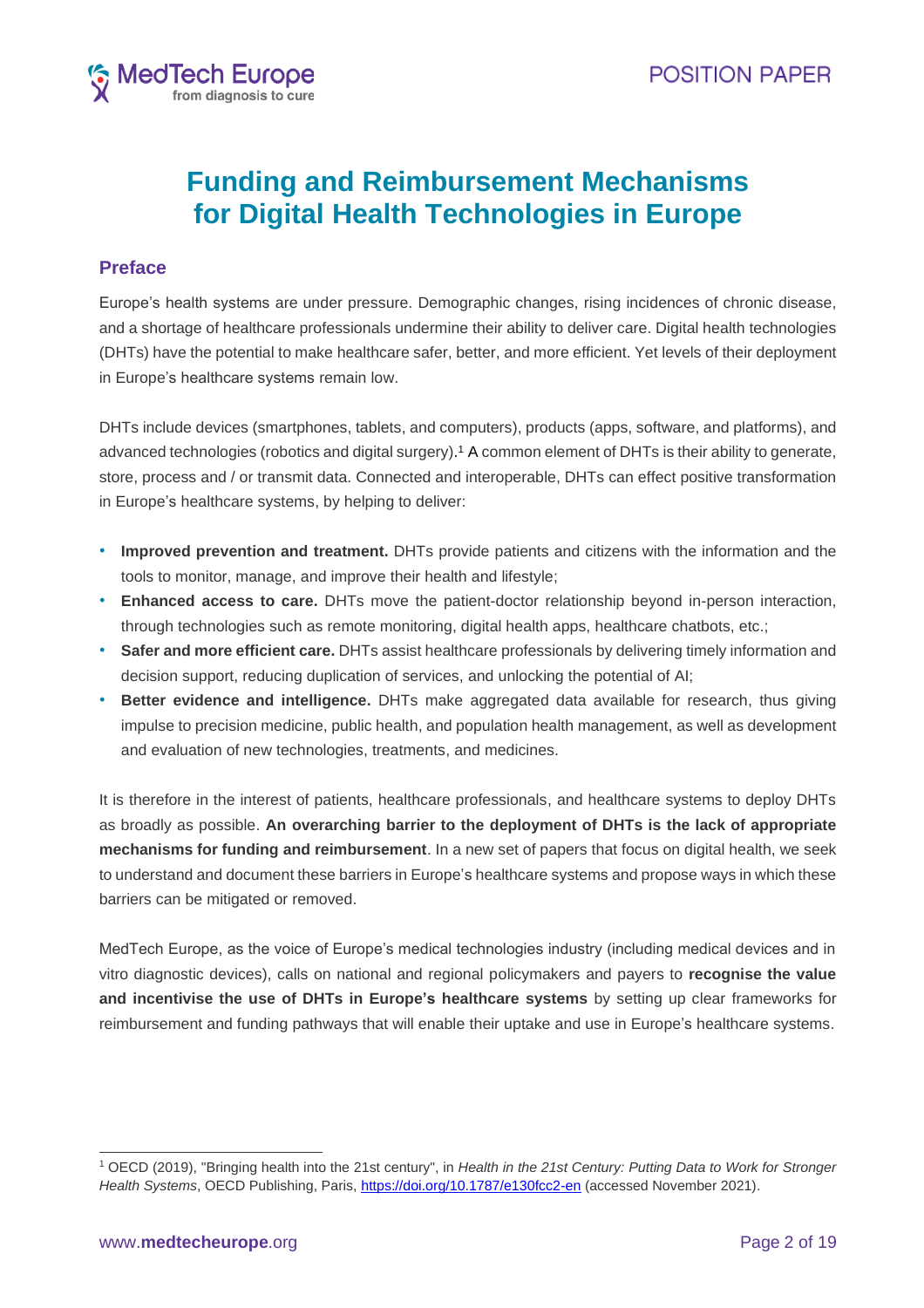

# **Recognising the value of digital health apps: An assessment of five European healthcare systems**

### <span id="page-3-0"></span>**Executive summary**

Digital health apps can improve access to and quality of care in Europe's healthcare systems. As such, broad deployment of digital health apps is key to achieving innovation and sustainability in European healthcare. However, the current lack of clear and formally established funding and reimbursement mechanisms hinders their use in Europe, at the expense of patients, healthcare professionals and healthcare systems.

This MedTech Europe position paper provides an overview of funding and reimbursement initiatives for digital health apps that are currently in place in Belgium, England, France, Germany, and the Netherlands. It finds that funding and reimbursement for digital health apps are not uniform across Europe: it identifies common elements and overarching patterns, as well as country- or region-specific differences. **A set of recommendations** are proposed that may guide the further development of these initiatives within and beyond the countries and regions considered at regional, national and/or European levels**:**

- **1 - Ensure transparency**: Funding for digital health apps should be based on structured, stable, and transparent criteria that are tailored to the needs of the respective healthcare system.
- **2 - Link with funding**: Assessments for digital health apps should be explicitly linked with funding, reimbursement and/or coverage recommendation for health authorities and payers.
- **3 - Consider the value**: Assessments should be appropriate and consider the holistic benefit (e.g., impact on access, quality of life, efficiency of care, health system costs) that these technologies can bring to patients, healthcare professionals, and healthcare systems.
- **4 - Share learnings**: Member States and regions should be incentivised by the EU institutions to analyse and learn from good practices in other countries and regions and seek to identify the conditions that enable faster and widespread uptake of digital apps.
- **5 - Support evidence generation**: The evidence requested should be appropriate to the impact of the app (be it on the basis of real-world evidence, or clinical evidence generated outside of the country of assessment). Where local evidence is required, there should be a shared commitment to evidence generation that extends to sharing the burden of proof of benefits and outcomes, and appropriately compensates the developers of digital health apps. The criteria for evidence should be transparent.
- **6 - Invest in infrastructure and training:** Digital health technologies can enable movement from one care setting to another. This requires investment in infrastructure (where needed), the removal of budget silos, and training of clinicians, patients, and caregivers.

Whilst the initiatives in the five countries and regions examined here are highly welcomed, they should be built upon further to strengthen the uptake of digital health apps and to ensure better access for patients, healthcare professionals and healthcare systems.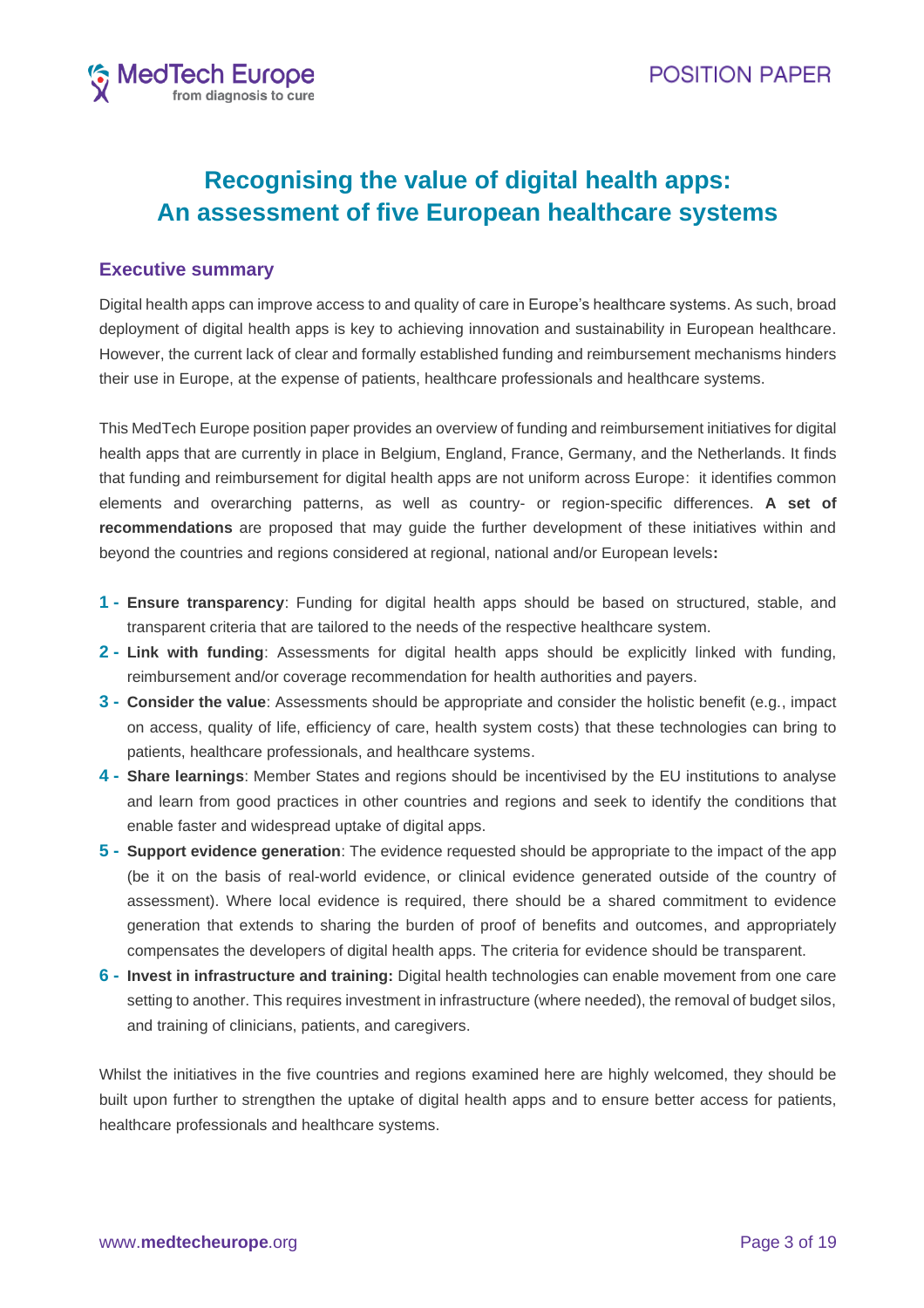

### <span id="page-4-0"></span>**1. Introduction**

Digital health technologies (DHTs) present an opportunity to make healthcare delivery better, safer, and more efficient.<sup>2</sup> However, they do not fit easily into existing funding pathways in European countries and regions, which tend to focus on services, medicines, and medical devices. Whilst advances in digitalisation in government and society have fostered interest in DHTs, unlocking funding and reimbursement frameworks for their use has been a slow process. As a result, levels of deployment of DHTs across Europe are low and uneven. This critically undermines European innovation in healthcare.

This paper focuses on current initiatives in five European countries and regions – Belgium, England, France, Germany, and the Netherlands – to provide funding pathways for an important category of DHTs: digital health apps (or health apps). Already widely popular among European patients and citizens, health apps assist patients in preventative care, treatment, and recovery by helping them to improve their lifestyle, treat their medical conditions, or manage recovery after surgery. In recent years, several European countries and regions have started dedicated funding initiatives for health apps, with a view to normalising such funding. This paper takes an in-depth look at these countries and regions' assessments of health apps and related funding initiatives to gauge the efficacy of the respective processes, and to provide a set of recommendations for them and other European countries and regions that might be considering developing similar initiatives.

These five countries have focused on three key aspects for assessing digital health apps for reimbursement:<sup>3</sup>

- **1 - Safety and efficacy assessment**, i.e., levels of medical safety, quality, and reliability. Most European markets already require that health apps considered for reimbursement be CE-marked under the applicable EU medical device (MDR) or in vitro diagnostic device (IVD) directives and regulations. The medical technology industry calls on all European countries and regions that offer funding or reimbursement for health apps to follow this practice. Lifestyle and consumer-related apps should only be reimbursed in exceptional circumstances.
- **2 - Technical and legal assessment**, i.e., levels of compliance with (national and / or European) data security, cybersecurity and privacy conditions, and ability to deliver health data to their health IT systems such as electronic health record systems. The medical technology industry encourages European Member States and regions to require compliance with all applicable laws and regulations regarding information security and data protection, and to define the specifications of how health data should be delivered to provider IT systems.
- **3 - Benefits and outcomes assessment**, i.e., evidence that health apps deliver positive benefits and outcomes, including effects on ease of access, quality of life, and impacts on outcomes from a societal perspective.

<sup>&</sup>lt;sup>2</sup> We follow the European Commission's definition of DHTs: "digital health and care refer to tools and services that use information and communication technologies (ICTs) to improve prevention, diagnosis, treatment, monitoring and management of health and lifestyle. Digital health and care have the potential to innovate and improve access to care, quality of care, and to increase the overall efficiency of the health sector." Retrieved at: [https://ec.europa.eu/health/ehealth/overview\\_en](https://ec.europa.eu/health/ehealth/overview_en) (accessed November 2021).

<sup>&</sup>lt;sup>3</sup> See for example the three-part validation pyramid developed by mHealth Belgium in Figure 1: mHealthBelgium [validation pyramid b](#page-5-2)elow.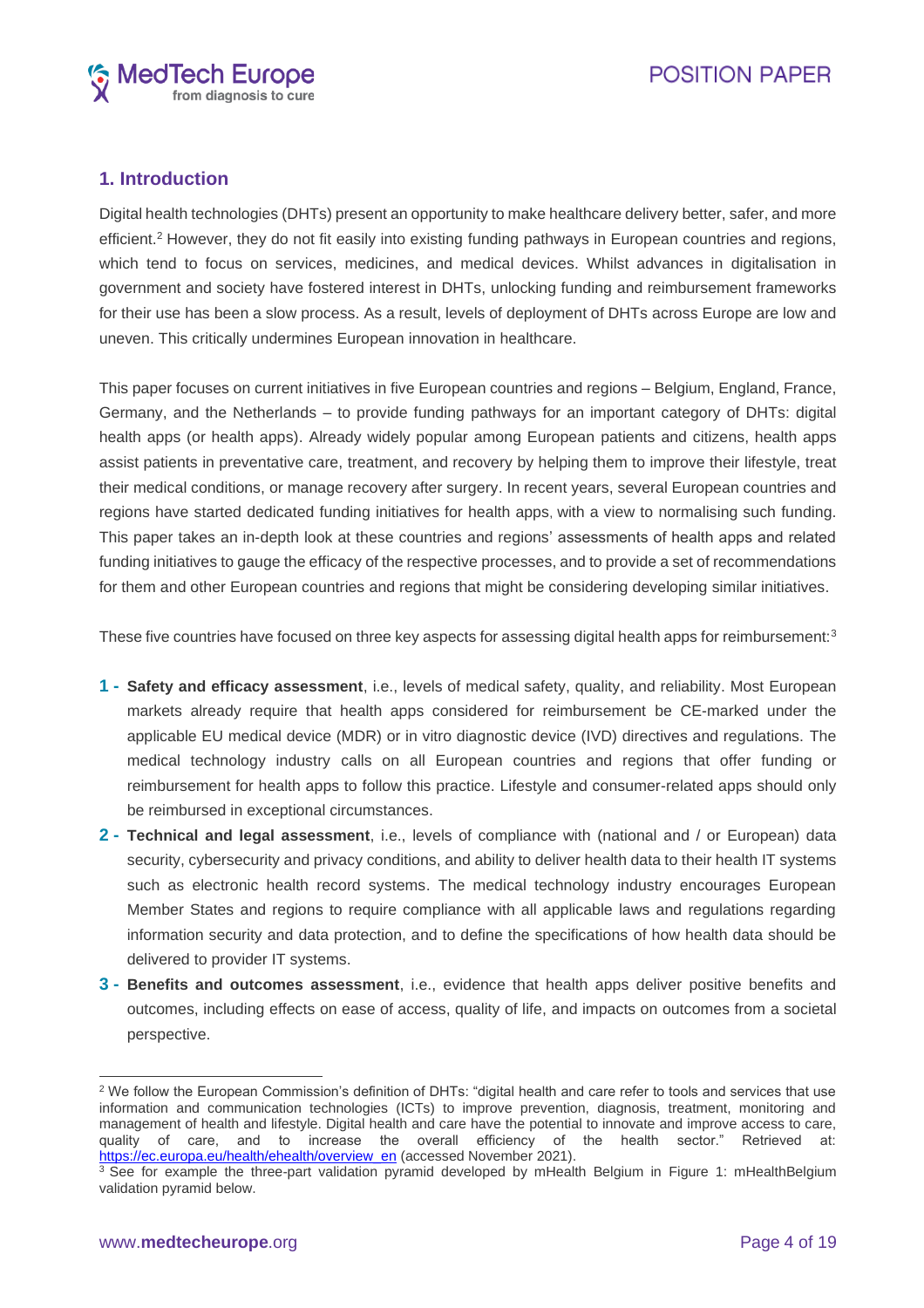

**This paper focuses specifically on benefits and outcomes.** There are other outcomes, besides clinical benefits, that are important for patients, healthcare professionals or health systems, such as patient outcomes, and structural and process outcomes. Collectively, these can be considered the "value" of digital health apps.

## <span id="page-5-0"></span>**2. Assessment Criteria and Funding Streams in Five European Countries and Regions**

This section sets out the different types of funding frameworks, tools, and processes for health apps that are currently in place in Belgium, England, France, Germany, and the Netherlands. These funding mechanisms for health apps were chosen for consideration because the field of health apps is dynamic and continuously evolving, among other reasons due to accelerated demand for them in the wake of the COVID-19 pandemic.

### <span id="page-5-1"></span>2.1 Belgium

Provisions for national funding or reimbursement of digital health applications are a recent introduction in Belgium. In February 2020, the National Institute for Health and Disability Insurance (NIHDI), the Belgian authority responsible for healthcare reimbursement, set up a working group to develop reimbursement procedures for DHTs. For health apps, it built on the mHealthBelgium initiative.

mHealthBelgium, founded in 2018, is the Belgian digital platform for all relevant information covering validated apps for patients, healthcare professionals, and healthcare institutions. <sup>4</sup> Two industry federations, beMedTech (medical technologies) and Agoria (representing companies in the technology sector), drive the implementation and daily management of the platform.<sup>5</sup> Its scope includes mobile software apps (native app or webapp) that are used by patients to monitor their health (with or without devices), or for telemonitoring services (with medical devices connected to patients).

<span id="page-5-2"></span>

#### *Figure 1: mHealthBelgium validation pyramid*

<sup>4</sup> https://mhealthbelgium.be/

<sup>&</sup>lt;sup>5</sup> Information about each organisation can be found on the respective websites, [www.bemedtech.be](http://www.bemedtech.be/) and [www.agoria.be/en](https://www.agoria.be/en) (accessed November 2021)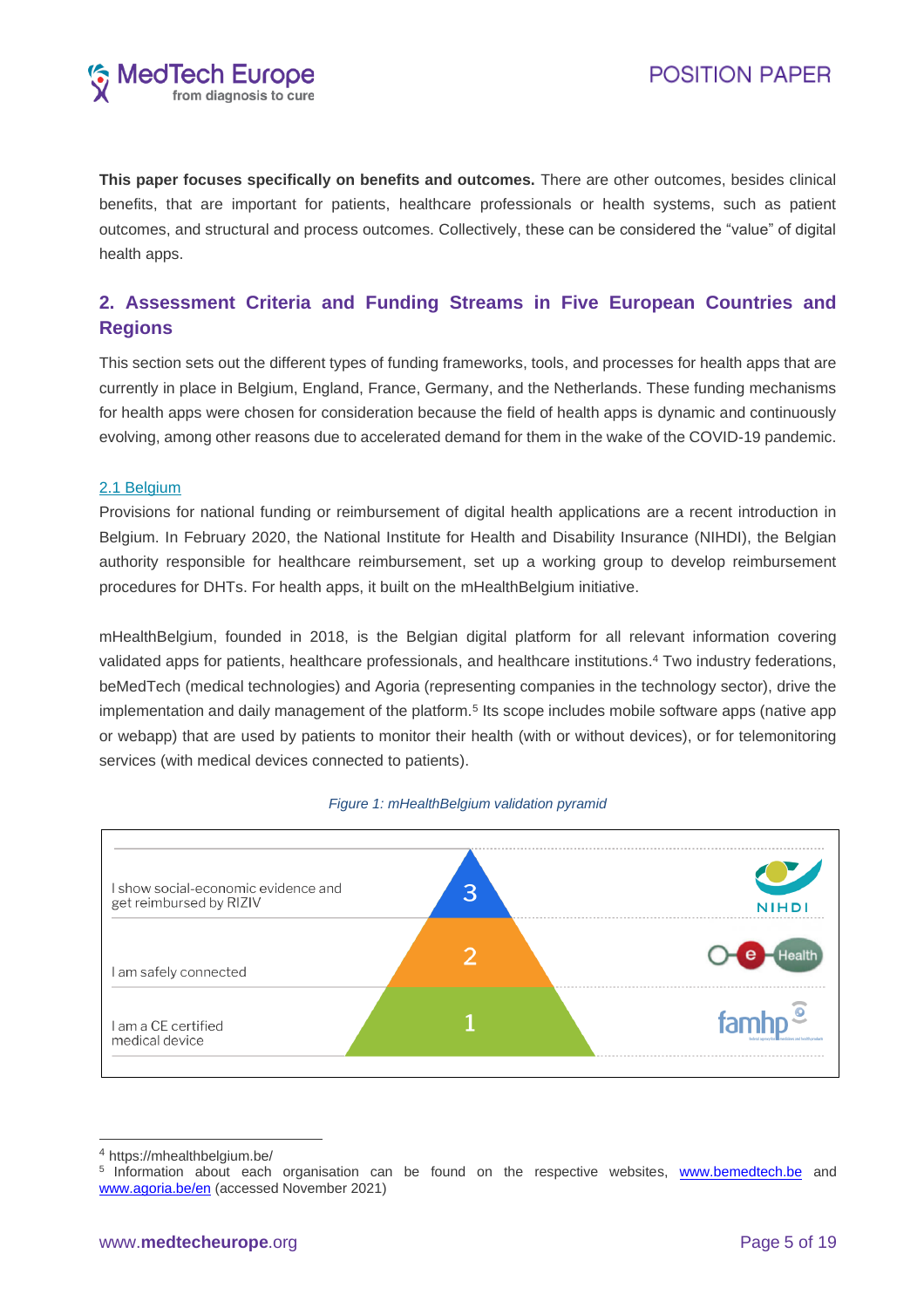The term "validation" refers to meeting specific criteria defined by the Belgian government, visually represented in three levels as the "mHealthBelgium validation pyramid" [\(Figure 1\)](#page-5-2). Three national authorities are involved in defining the criteria:

- The Federal Agency for Medicine and Health Products (FAMHP), i.e., the competent authority responsible for assessing the safety, quality and efficacy of drugs and health products (level M1 of the validation pyramid);
- The eHealth Platform, i.e., the federal digital health organisation responsible for building the infrastructure for information exchange in healthcare and ensuring that devices are safely connected (level M2 of the validation pyramid);
- The National Institute for Health and Disability Insurance (NIHDI), i.e., the competent authority responsible for reimbursement of healthcare products and services (level M3 of the pyramid).

To qualify for reimbursement, the app first needs to pass the M1 level (i.e., being CE certified as medical device) and M2 level (i.e., meeting ICT criteria regarding data privacy, authentication, identification as well as therapeutic relationship and informed consent). To pass the M3 level, the app developers submit a dossier showing the clinical and / or socio-economic value: the evidence (whether real-world data or a clinical study) must show that the medical app brings clear value in the care path / process. The funding body then reshapes the financing of the specific care path and sets the criteria and functionality for the app. From that moment, every application that passes level M1 and M2 and meets the criteria for the care path set by NIHDI can do a self-declaration and become M3 granted. This allows healthcare professionals or organisations to use and/or prescribe an M3 medical app, with public funding. Care paths in many therapeutic domains can thus be reshaped, typically in convention format and with bundled payments instead of 'fee-for-service' (=payment per medical act), hence removing the classic barrier for DHTs.

While level M1 was launched in January 2019 and level M2 in May 2020, it was not until January 2021 that level M3, the new financing framework for mobile health applications, was completed and launched. mHealth-Belgium encourages app developers to think holistically when defining the value of their app, considering also the wider benefit to society, or savings outside of the healthcare settings in which the cost is generated.

It is important to note that health apps could also be financed by means other than national funding and reimbursement through mHealthBelgium. For instance, hospitals could finance them via their innovation budget; patients or healthcare professionals could finance them out-of-pocket; and health insurance companies could at least partially support the use of the app.

### <span id="page-6-0"></span>2.2 England

The key administrative tool for patient-facing health apps is registration in the National Health Service (NHS) Apps Library, which ensures acceptance by providers and commissioners. The NHS App Library is maintained by NHSX, a cross-organisational unit of the British government created in July 2019 to bring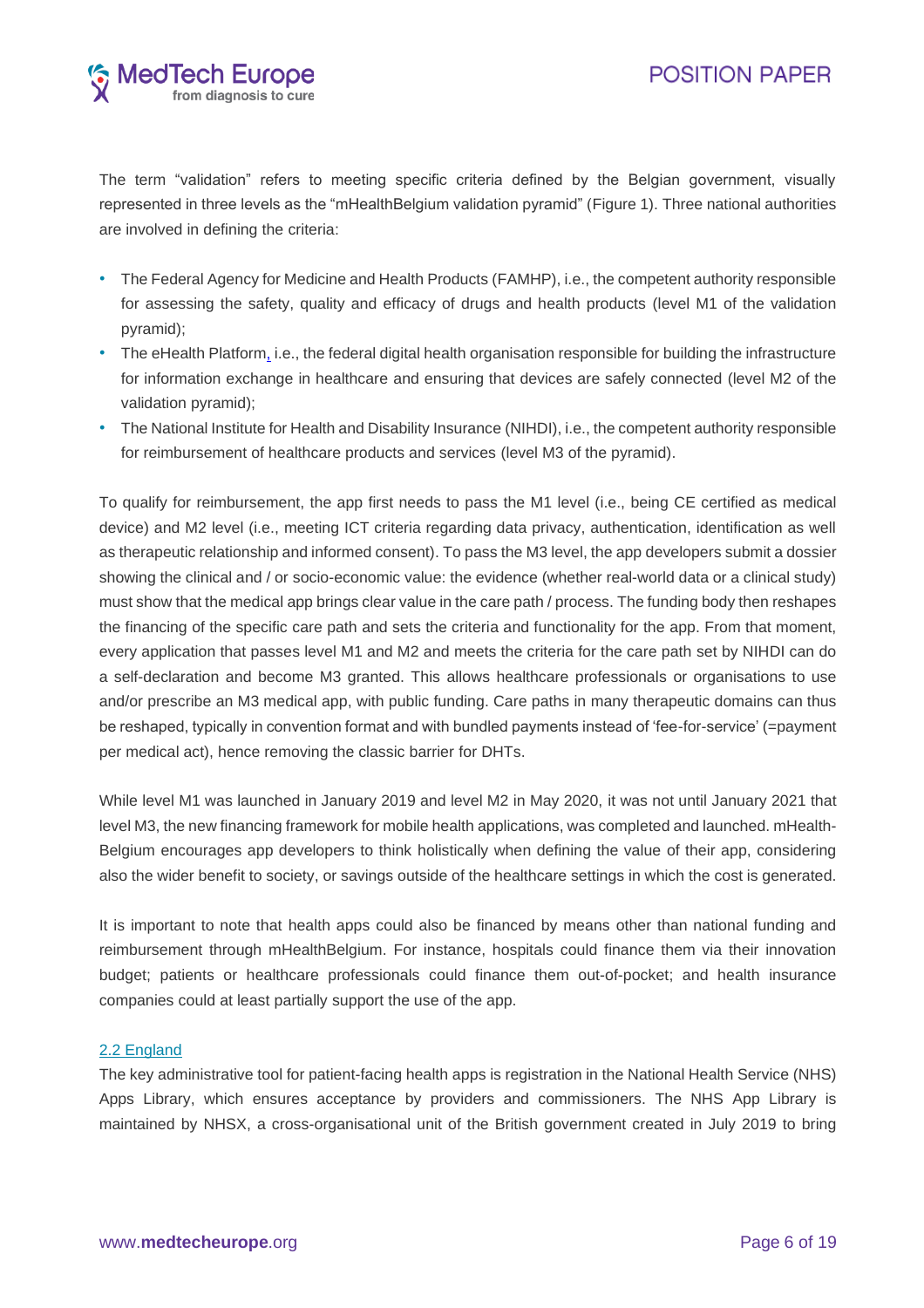together the Department of Health and Social Care, NHS England, and NHS Improvement working on the digital transformation of the NHS. 6

The NHS Apps Library collects all health apps that have been assessed against national standards and are proven to be safe and secure. It is therefore advisable that health apps are registered in the NHS Apps library to be accepted by providers and commissioners.<sup>7</sup> Previously, apps in the NHS Apps Library followed the Digital Assessment Questions. This changed in October 2020 to assessment through the Digital Technology Assessment Criteria.<sup>8</sup> There is a formalised process for apps to gain acceptance into the app library that (as of October 2020) is at a beta-testing phase.

The assessment criteria are focused on five core areas. Criteria 1-4 form the core assessed standards, criterion 5 being a separate conformity rating and recommendations around usability and accessibility:

- **1 - Clinical safety** to ensure that baseline clinical safety measures are in place and that organisations undertake clinical risk management activities to manage this risk;
- **2 - Data protection** to ensure that data protection and privacy is 'by design' and the rights of individuals are protected;
- **3 - Technical assurance** to ensure that products are secure and stable;
- **4 - Interoperability** to ensure that data is communicated accurately and quickly, safely and securely;
- **5 - Usability and accessibility** to ensure that products are allocated a conformity rating having been benchmarked against good practice. Where there are areas for improvement, recommendations will be made.

As of October 2020, 97 health apps have been registered in the NHS Apps Library. However, registration of health apps in the NHS Apps Library does not mean that funding or reimbursement will necessarily follow. There is no national reimbursement framework for health apps in England and it is left to the Clinical Commissioning Groups (CCGs) and NHS Trusts to negotiate reimbursement with the developers. If an app is listed in the library, it simply demonstrates standards of clinical safety, data protection, technical assurance, interoperability and usability, and accessibility. This way, the developer can work with individual Trusts and Clinical Commissioning Groups on acceptance of the app at local level, with the benefit of accepted standards.

<sup>6</sup> MTRC Report: *Reimbursement landscape for Health apps in Europe,* July 2020.

<sup>7</sup> <https://www.nhs.uk/apps-library/> (accessed November 2021)

<sup>8</sup> <https://www.nhsx.nhs.uk/key-tools-and-info/designing-and-building-products-and-services/> (accessed November 2021)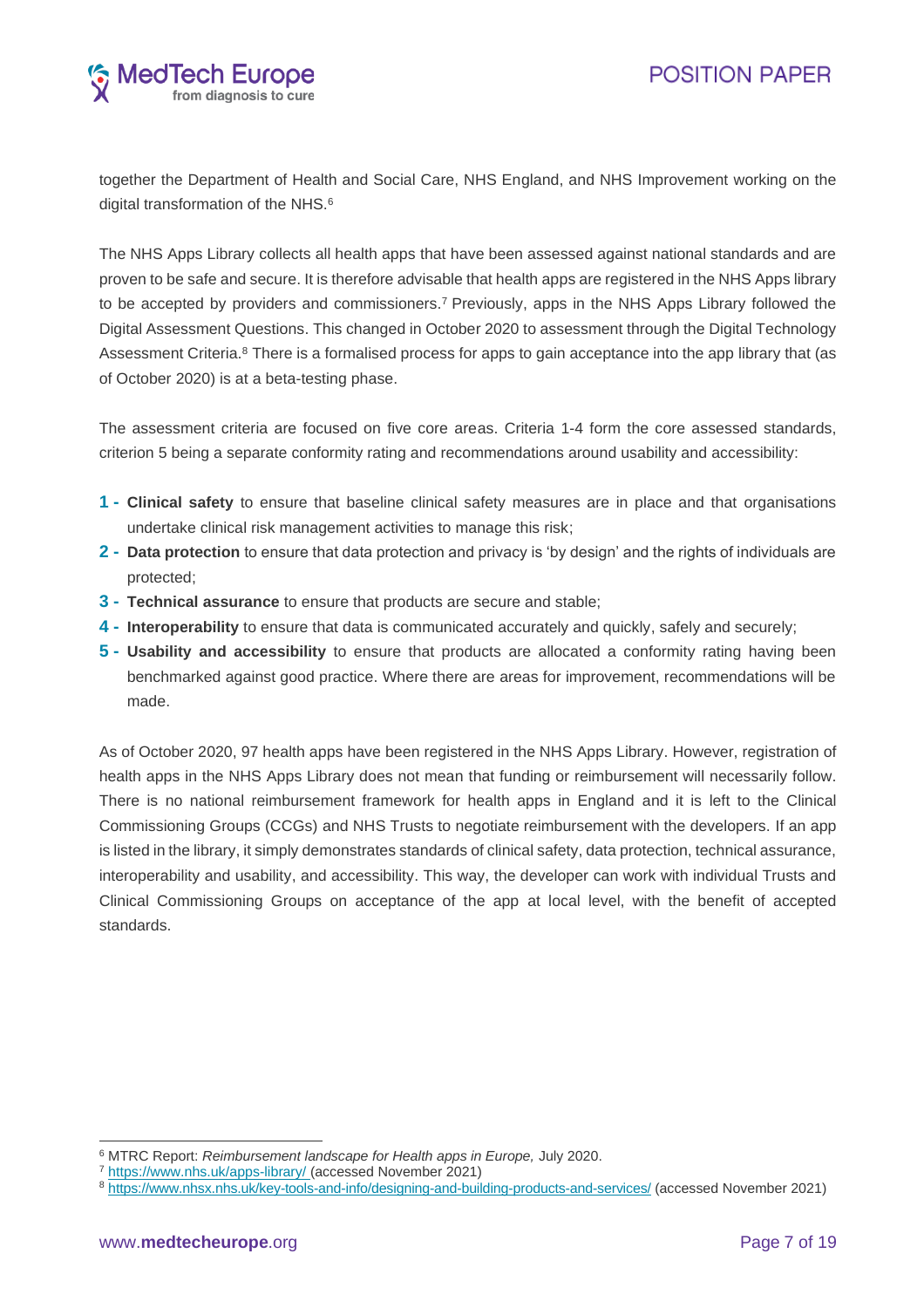# **POSITION PAPER**



Health app developers can also annually submit proposals for the Innovation and Technology Payment mechanism (ITP), if the technology qualifies for the determined inclusion criteria. ITP is an annual competition and there is no guarantee that technologies funded in one year will be funded the next.

#### Formal evidence standards and review in England

In December 2018, the National Institute for Health and Care Excellence (NICE) published the Evidence Standards Framework for DHTs to ensure that newly developed technologies (including patient facing apps) are clinically effective and offer economic value.<sup>9</sup> The standards were updated in April 2021. Whilst previous reviews of DHTs (as part of the MedTech Innovation Briefing program) simply summarised data, these new standards are intended to help health app providers and commissioners (CCGs and NHS Trusts) to understand what good levels of evidence for DHTs look like.

Within the NICE assessment framework for DHTs, DHTs are classified by function and stratified into evidence tiers (Figure 2); this classification allows the

#### **Example: myCOPD App**

myCOPD, a health app that assists patients with managing their chronic lung disease, is the only health app reimbursed nationally. Initially, myCOPD obtained reimbursement through the Innovation and Technology Tariff (ITT) mechanism, which was introduced to incentivise the adoption and spread of transformational innovation in the NHS. As of 2019/20, the ITT was replaced by the Innovation and Technology Payment (ITP) mechanism, which now funds myCOPD. Providers order myCOPD directly from the supplier at no cost and NHS England reimburses the supplier directly.10

provider to determine which level of evidence will be required by NICE. Full details of the evidence required for each tier is published by NICE.<sup>11</sup> A positive endorsement by NICE is not automatically associated with reimbursement decisions. Nonetheless, evaluation by NICE could be an important independent assessment used to support funding applications via Innovation and Technology Payment or further promotion of technology within NHS, for example, via the MedTech funding mandate.

If a health app can demonstrate system-level improvements or cost savings, it can be subject to evaluation by NICE. During 2020, NICE's Medical Technologies Evaluation Program was updated to include two DHTs in the pilot programme (myCOPD for self-management of chronic obstructive pulmonary disease and Zio XT for detecting cardiac arrhythmias).<sup>12</sup> A positive endorsement from NICE can support the acceptance of the health app by commissioners. NHS England is expected to establish a mechanism to give commissioners and providers the mandate to accept and implement technologies that are recommended by NICE in the

<sup>9</sup> National Institute for Health and Care Excellence, *Evidence Standards Framework For Digital Health Technologies*, March 2019, accessible at [https://www.nice.org.uk/Media/Default/About/what-we-do/our-programmes/evidence](https://www.nice.org.uk/Media/Default/About/what-we-do/our-programmes/evidence-standards-framework/digital-evidence-standards-framework.pdf)[standards-framework/digital-evidence-standards-framework.pdf](https://www.nice.org.uk/Media/Default/About/what-we-do/our-programmes/evidence-standards-framework/digital-evidence-standards-framework.pdf) (accessed November 2021)

<sup>&</sup>lt;sup>10</sup> Information about the ITP can be accessed at [https://www.england.nhs.uk/aac/what-we-do/what-innovations-do-we](https://www.england.nhs.uk/aac/what-we-do/what-innovations-do-we-support/innovation-and-technology-payment/)[support/innovation-and-technology-payment/](https://www.england.nhs.uk/aac/what-we-do/what-innovations-do-we-support/innovation-and-technology-payment/) (accessed November 2021). For the current mechanism go to [https://wessexahsn.org.uk/img/projects/Implementation%20Toolkit\\_myCOPD.pdf](https://wessexahsn.org.uk/img/projects/Implementation%20Toolkit_myCOPD.pdf) (accessed November 2021). <sup>11</sup> [https://www.nice.org.uk/Media/Default/About/what-we-do/our-programmes/evidence-standards-framework/digital-](https://www.nice.org.uk/Media/Default/About/what-we-do/our-programmes/evidence-standards-framework/digital-evidence-standards-framework.pdf)

[evidence-standards-framework.pdf](https://www.nice.org.uk/Media/Default/About/what-we-do/our-programmes/evidence-standards-framework/digital-evidence-standards-framework.pdf) (accessed November 2021)

<sup>12</sup> [https://www.nice.org.uk/about/what-we-do/our-programmes/nice-guidance/nice-medical-technologies-evaluation](https://www.nice.org.uk/about/what-we-do/our-programmes/nice-guidance/nice-medical-technologies-evaluation-programme)[programme](https://www.nice.org.uk/about/what-we-do/our-programmes/nice-guidance/nice-medical-technologies-evaluation-programme) (accessed November 2021)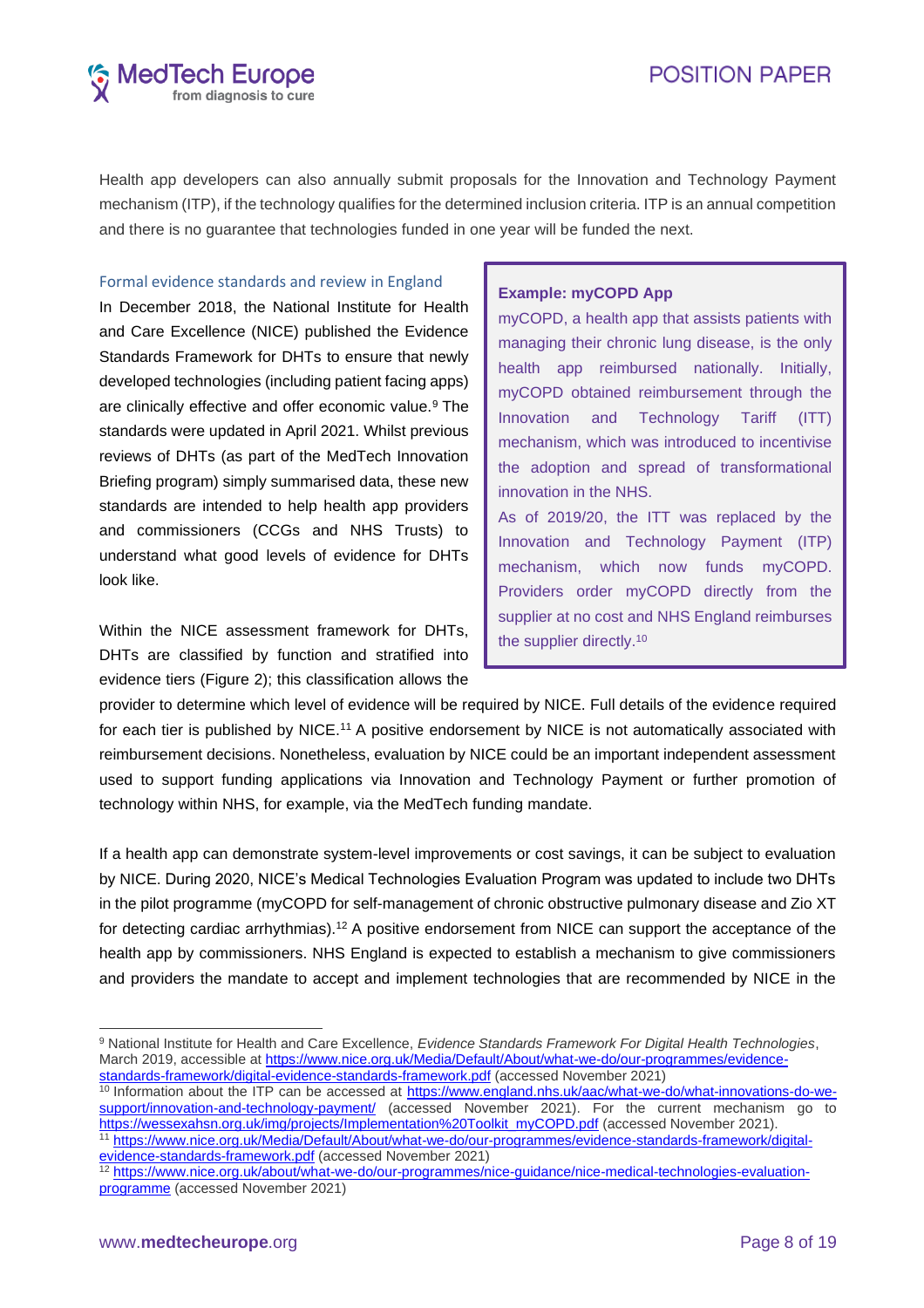# **POSITION PAPER**



Medical Technologies Evaluation Program or Diagnostic Guidance and are included in the MedTech Funding Mandate by NHS England. However, a final decision on this is currently delayed.<sup>13</sup>

<span id="page-9-1"></span>

### Figure 2: NICE's digital health evidence framework

### <span id="page-9-0"></span>2.3 France

In France, the authority for the reimbursement of medical devices is the Haute Autorité de Santé (HAS, French National Authority for Health). Connected medical devices (CMDs) have recently been added to the scope of HAS' list of products and services that qualify for reimbursement (LPPR, Liste des Produits et Prestations Remboursables). In the past, two separate submission guides were available: a general one for any type of medical device, and another CMD-specific document produced by the HAS in 2018 related to the specific features of CMDs. As medical device connectivity is today considered in many reimbursement dossiers submitted to the Medical Device and Health Technology Evaluation Committee (CNEDiMTS), a submission guide (updated in September 2020) now includes specific questions inherent to CMDs, thus providing a single document to support reimbursement submissions in which specific CMD requirements are highlighted.<sup>14</sup> The process of enlisting a health app in the LPPR is therefore similar to the pathway for

<sup>13</sup> <https://www.england.nhs.uk/aac/what-we-do/how-can-the-aac-help-me/the-medtech-funding-mandate/> (accessed November 2021)

<sup>14</sup> "LPPR: Dossier submission to the Medical Device and Health Technology Evaluation Committee (CNEDiMTS)": [https://www.has-sante.fr/jcms/c\\_2964238/en/guide-to-the-specific-feactures-of-clinical-evaluation-of-connected](https://www.has-sante.fr/jcms/c_2964238/en/guide-to-the-specific-feactures-of-clinical-evaluation-of-connected-medical-device-cmd-in-viewof-its-application-for-reimbursement)[medical-device-cmd-in-viewof-its-application-for-reimbursement](https://www.has-sante.fr/jcms/c_2964238/en/guide-to-the-specific-feactures-of-clinical-evaluation-of-connected-medical-device-cmd-in-viewof-its-application-for-reimbursement) (accessed November 2021)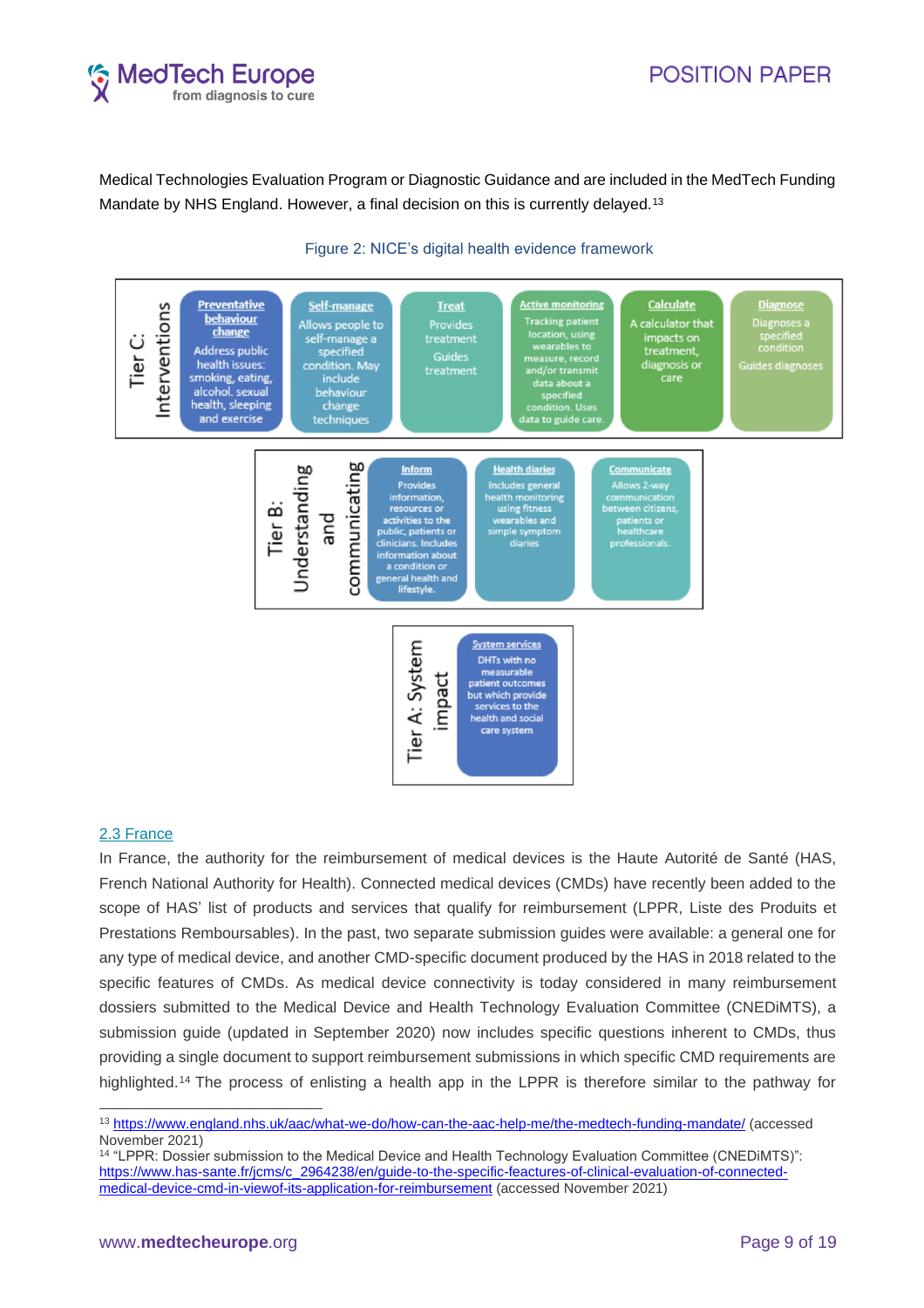

implantable devices, invasive non-implantable devices, and medical aids, which require a very good level of evidence.

Given the available evidence, the CNEDiMTS assesses the following<sup>15</sup>:

- Actual clinical benefit
- Clinical added value
- Intended role in the therapeutic strategy for a given disease
- Indications and usage (treatment duration, frequency, proper use)
- Target population (estimated number of patients affected by the therapeutic indications).

In addition, the severity of the disease, efficacy, adverse effects, intended role in the therapeutic strategy in comparison to other available therapies, as well as public health benefits are all taken into account. If the actual clinical benefit is sufficient, a

#### **Example: Moovcare App**

In August 2020, Moovcare, an app for the telemonitoring of recovered lung cancer patients, became the first reimbursed health app in France after the following steps: positive clinical assessment by CNEDiMTS, pricing decision by the Economic Committee for Health Products (CEPS), and the reimbursement decision published in the Official Journal of French Republic. A specific sub-section, "Web application and software intended for remote monitoring", was created in the LPPR title 1 dedicated to medical aids for home care. The reimbursement is EUR 500 including tax, every three months. Only a specialist (oncologist, pulmonologist, or surgeon) can determine if the patient is eligible and prescribe the application. Prescription is for six months, with options for renewal.16

favourable opinion for registration on the LPPR is given. Clinical added value is further assessed considering comparative efficacy and safety data versus alternative solutions. There are five levels of clinical added value which will impact the reimbursement tariff: I major, II important, III moderate, IV minor, V no improvement.

### Experimental programme for telemonitoring - ETAPES

In addition to the centralised pathway of LPPR listing, some health apps can also be reimbursed via the experimental programme for telemonitoring in France "ETAPES" (Expérimentation de Télémédecine pour l'Amélioration des Parcours en Santé). ETAPES is a temporary programme initially launched in 2014 in nine regions which was later expanded nationally. It is not dedicated to health apps but has been a good pathway to obtain funding for telemonitoring apps that met the specific requirements in one of the five clinical fields covered by the programme: heart failure, kidney failure, respiratory failure, diabetes, and implantable cardiac devices. The funding provided through ETAPES includes three components:

- **1 -** Payment for the physician performing telemonitoring;
- **2 -** Payment for the healthcare professional providing the therapeutic support to the patient;
- **3 -** Payment to the provider of a technical solution for telemonitoring (e.g., a connected medical device, health app, digital platform, or a combination of those).

<sup>15</sup> [https://www.has-sante.fr/jcms/c\\_2035654/fr/methods-and-criteria-for-assessing-medical-devices](https://www.has-sante.fr/jcms/c_2035654/fr/methods-and-criteria-for-assessing-medical-devices) (accessed November 2021)

<sup>&</sup>lt;sup>16</sup> More information can be found at [https://www.has-sante.fr/jcms/c\\_2964253/fr/moovcare-poumon](https://www.has-sante.fr/jcms/c_2964253/fr/moovcare-poumon) and in the French Official Journal [\(https://www.legifrance.gouv.fr/jorf/id/JORFTEXT000042165410](https://www.legifrance.gouv.fr/jorf/id/JORFTEXT000042165410) (both websites accessed November 2021).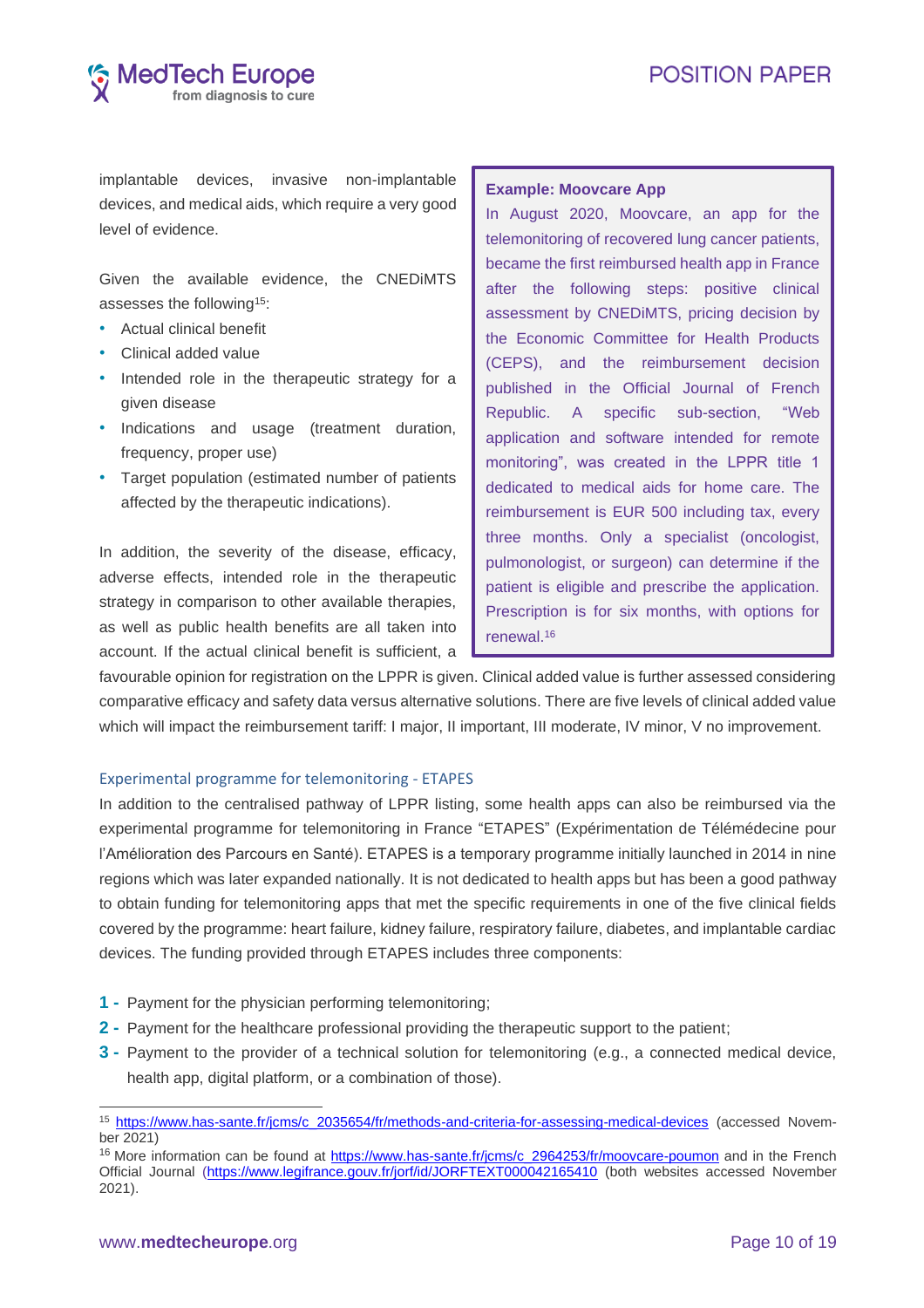

Thus, if a health app can be used as part of the telemonitoring solution in the fields of heart failure, kidney failure, respiratory failure, or diabetes, the developer of the app could register its solution for the ETAPES experiment and obtain reimbursement for providing a telemonitoring solution. An exception to this are telemonitoring solutions connected to implantable cardiac devices, which have previously been granted reimbursement through the LPPR and do not get extra payment within ETAPES.

The ETAPES programme is set to end December 2021, and a final assessment report is planned. Meanwhile, under the impact of the Covid-19 epidemic, the French Ministry of Health announced that telemonitoring would be reimbursed through general legislation.<sup>17</sup> New funding mechanism are under discussion.

### Coverage with evidence development schemes

If clinical evidence to justify inclusion in the LPPR is not sufficient, then non-DHT specific coverage with evidence development programmes (e.g., Hospital Clinical Research Program PHRC, Health Economic Research Program PRME) could be an alternative to obtain reimbursement while developing evidence. After annual national and regional calls for proposals, lump sums are delivered to cover a limited period. This is funded by an agency dedicated to public interest. There are different examples of projects focusing on the use of health apps, which have been funded in past years.<sup>18</sup>

In addition, health apps could become part of the experiment according to the Article 51 Social Security Financing Act.<sup>19</sup> This programme aims to improve cooperation between healthcare stakeholders and to reduce silos between different parts of the healthcare system through innovative funding or innovation in the organisation of healthcare. The projects eligible for funding via Article 51 should improve access to healthcare, the efficiency of the system, relevance of prescription, and patient pathway. To submit a project, each sponsor should provide a brief description with a letter of intent on an ad hoc platform which, depending on the territorial scope of the project, will be national or regional. The experimental projects are selected on their innovative, efficient, and reproducible character. The improvement of the service provided to the population, the balance of the financing plan, the impact on organisations, the relevance of the chosen evaluation methods and the operational feasibility are also taken into account. Several selected projects have involved the use of health apps, including recently for gestational diabetes.

At the end of 2020, the French government launched G\_NIUS I, the *Guichet National de l'Innovation et des Usages en e-Santé* ("national portal for eHealth innovation"). <sup>20</sup> Supported by the Ministerial eHealth Delegation and other relevant agencies including HAS, G\_NIUS is a sectoral web service that directs digital

19 [https://solidarites-sante.gouv.fr/systeme-de-sante-et-medico-social/parcours-des-patients-et-des-usagers/article-51](https://solidarites-sante.gouv.fr/systeme-de-sante-et-medico-social/parcours-des-patients-et-des-usagers/article-51-lfss-2018-innovations-organisationnelles-pour-la-transformation-du/article-51) [lfss-2018-innovations-organisationnelles-pour-la-transformation-du/article-51](https://solidarites-sante.gouv.fr/systeme-de-sante-et-medico-social/parcours-des-patients-et-des-usagers/article-51-lfss-2018-innovations-organisationnelles-pour-la-transformation-du/article-51) (accessed November 2021) 20 <https://gnius.esante.gouv.fr/en> (accessed November 2021)

<sup>17</sup> [https://www.legifrance.gouv.fr/download/pdf?id=Lm5sclzelrW\\_aejqDtuXntxJZvxKXBoNLUNa3sUly-c=](https://www.legifrance.gouv.fr/download/pdf?id=Lm5sclzelrW_aejqDtuXntxJZvxKXBoNLUNa3sUly-c=) (accessed November 2021). The new legislation will be the new Social Security Financing Act 2022 (LFSS for Loi de Financement de la Sécurité Sociale).

<sup>18</sup> [https://solidarites-sante.gouv.fr/systeme-de-sante-et-medico-social/recherche-et-innovation/l-innovation-et-la](https://solidarites-sante.gouv.fr/systeme-de-sante-et-medico-social/recherche-et-innovation/l-innovation-et-la-recherche-clinique/appels-a-projets/article/les-projets-retenus)[recherche-clinique/appels-a-projets/article/les-projets-retenus](https://solidarites-sante.gouv.fr/systeme-de-sante-et-medico-social/recherche-et-innovation/l-innovation-et-la-recherche-clinique/appels-a-projets/article/les-projets-retenus) (accessed November 2021)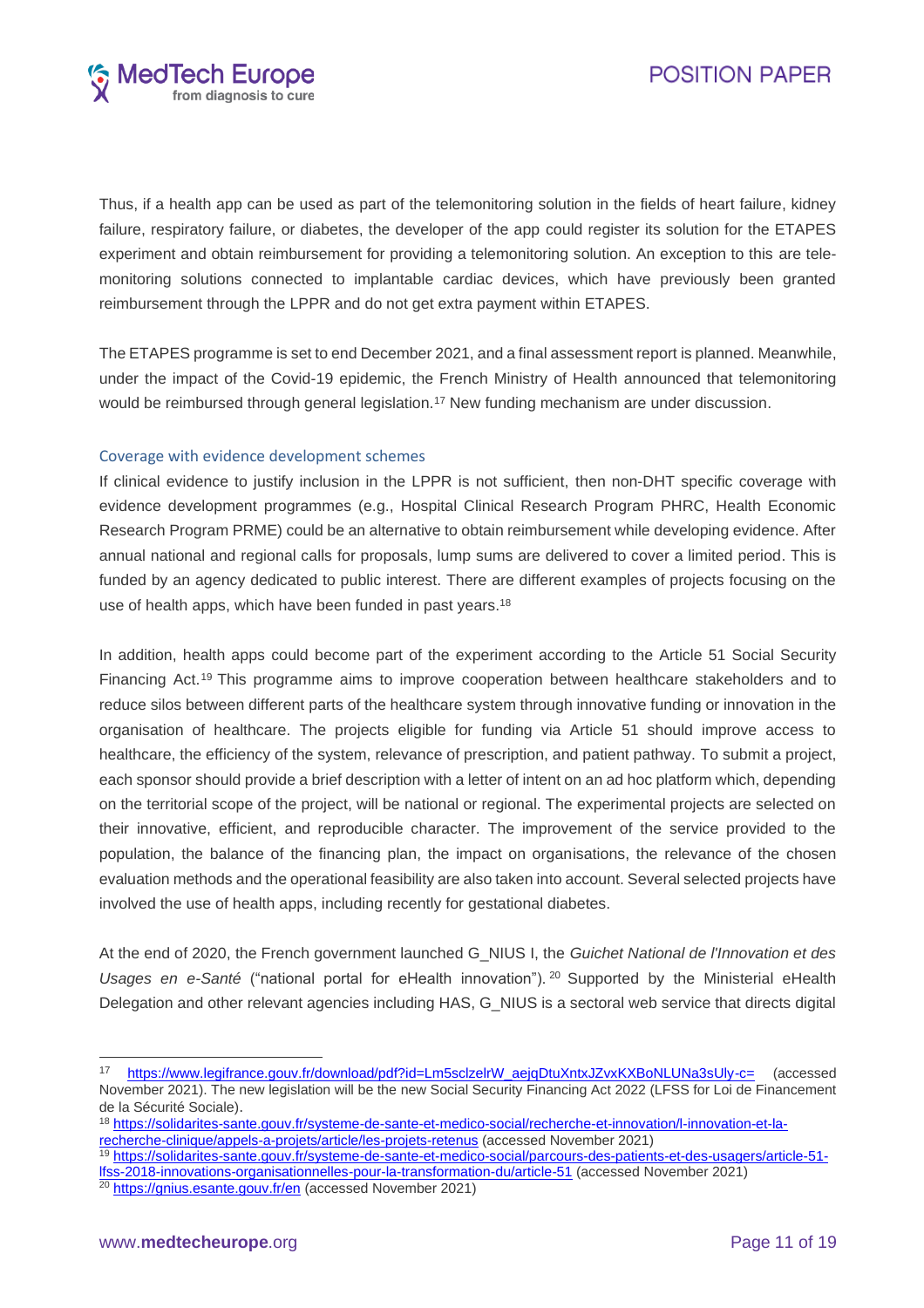

health innovators to content and experts within the public authorities. It also explains various sources of financing for e-health at French and European levels, in French and English.<sup>21</sup>

In October 2021, the government launched a strategy to accelerate digital health including an intent to simplify market access for digital health solutions.<sup>22</sup> In the same month, President Macron announced his intent to implement a "fast track" reimbursement mechanism modelled on the DiGA mechanism in Germany (see next chapter).<sup>23</sup> Details may be included in the upcoming Social Security Financing Bill for 2022.<sup>24</sup>

### <span id="page-12-0"></span>2.4 Germany

The 2019 Digital Healthcare Act (Digitale-Versorgung-Gesetz or DVG) provided for the reimbursement of various DHTs, including health apps and web-based applications. It defined the pathway for the statutory introduction of health apps as medical devices and the process for manufacturers to apply for reimbursement.

The regulation uses the term "Digitale Gesundheitsanwendung" (DiGA) to define health apps and web-based applications (class I and IIa MDR/IVDR) that are part of standard care and are reimbursed by the statutory health insurance funds. The manufacturer applies to the Federal Institute for Drugs and Medical Devices (Bundesinstitut für Arzneimittel und Medizinprodukte, BfArM) to become eligible for reimbursement. This constitutes a new reimbursement pathway for those specific health apps.

[Figure](#page-12-1) 3 on page [12](#page-12-1) outlines the process for fast-track reimbursement for DiGAs.<sup>25</sup>



### <span id="page-12-1"></span>Figure 3: German fast-track reimbursement process for DiGAs

<sup>&</sup>lt;sup>21</sup> <https://gnius.esante.gouv.fr/en/financing> (accessed November 2021)

<sup>&</sup>lt;sup>22</sup> <https://gnius.esante.gouv.fr/sites/default/files/2021-10/sasn.pdf> (accessed November 2021); the media release is available [here](https://gnius.esante.gouv.fr/sites/default/files/2021-10/Communiqu%C3%A9%20de%20presse%20-%20Lancement%20de%20la%20strat%C3%A9gie%20d%27acc%C3%A9l%C3%A9ration%20Sant%C3%A9%20Num%C3%A9rique.pdf) (accessed November 2021).

<sup>23</sup> <https://www.healthcareitnews.com/news/emea/france-enable-rapid-market-access-digital-therapeutics> (accessed November 2021)

<sup>&</sup>lt;sup>24</sup> <https://www.economie.gouv.fr/presentation-projet-loi-financement-securite-sociale-2022> (accessed November 2021) <sup>25</sup> The BfArM website contains detailed information about the DiGA fast track reimbursement process in German and English. [https://www.bfarm.de/EN/Medical-devices/Tasks/Digital-Health-Applications/\\_node.html](https://www.bfarm.de/EN/Medical-devices/Tasks/Digital-Health-Applications/_node.html) (accessed November

<sup>2021).</sup> Figure 3 is reprinted from the DiGA Guide (page 8), available on the same website.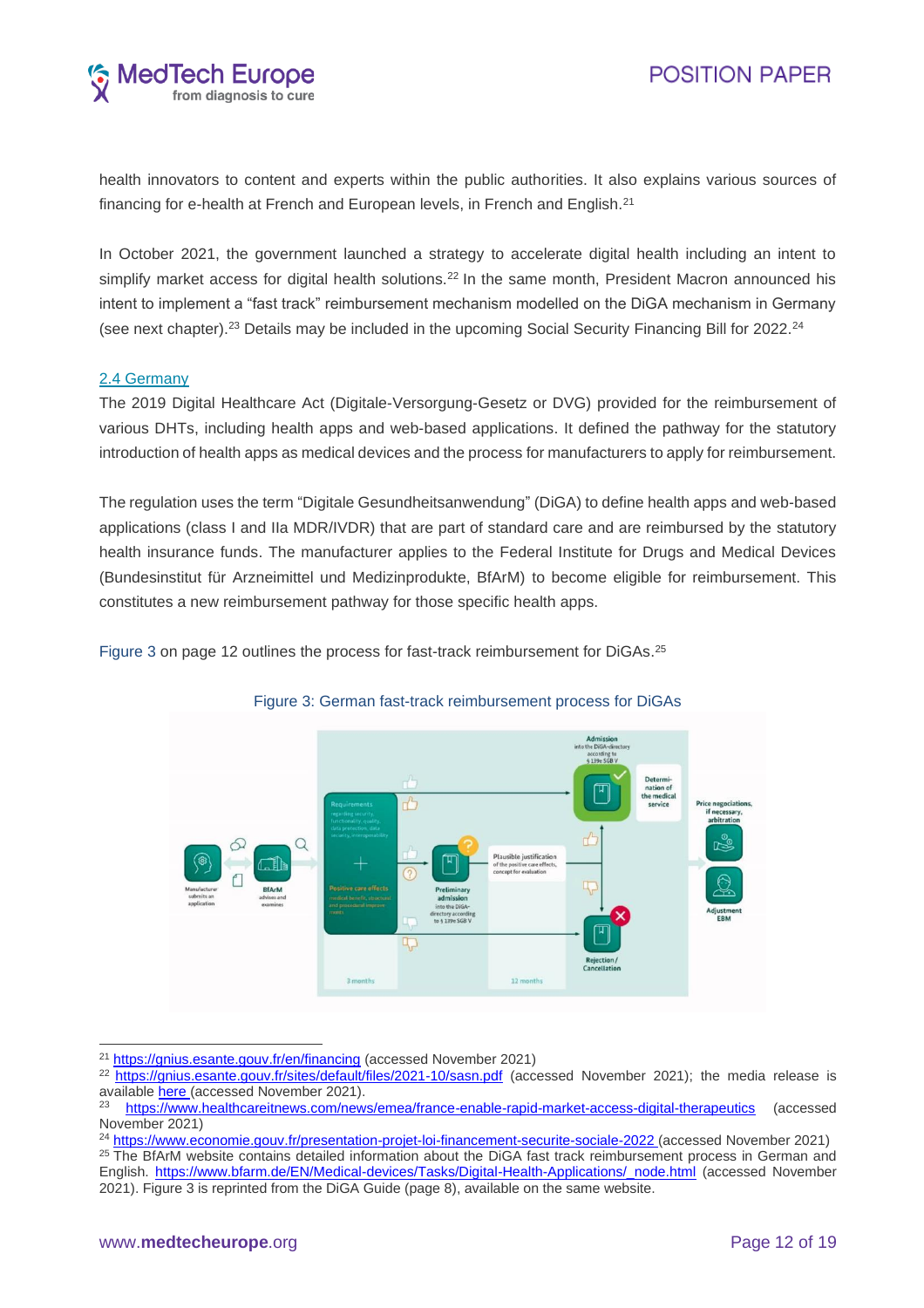

BfArM makes a coverage decision within three months after receiving the application. If criteria for inclusion are met, the health app is included in the Directory<sup>26</sup> (permanently listed) and can be prescribed and reimbursed by statutory health insurances (SHI).

Before submitting an application, manufacturers must decide whether to apply for temporary / provisional or definitive / permanent inclusion in the list. If the manufacturer cannot immediately prove the benefit, but the method seems promising and has the potential to prove the associated benefits, a testing trial for 12 months with a temporary listing in the Directory can be activated on application from the manufacturer (Fast-Track procedure). If the evidence after 12 months is still not sufficient, the manufacturer can prolong the trial period for a maximum of additional 12 months.

If the health app is added to the Directory, the manufacturer sets the price for the first 12 months. After that period, the manufacturer negotiates the reimbursement tariff with the federal association of statutory health insurance funds (GKV SV). Only apps that are prescribed by the physician / specialist, psychotherapist (outpatient sector) or directly approved by the SHI are subject to reimbursement. Private health insurances which cover only 10% of the population are not subject to this regulation but case by case decisions can be made. In general, the regulation requires comparative studies carried out in Germany or in the rarest of cases in a system with a comparable healthcare setting to demonstrate the benefits of proposed health apps.

One year after the first listed DiGA in October 2020, more than 20 applications have successfully completed the BfArM's assessment procedure and are published in the directory. Three quarters of the manufacturers have opted for the temporary listing. Most study designs are based on randomised controlled trials (RCTs) with a focus on medical benefits.

In terms of next steps, the German authorities are considering introducing similar mechanisms for digital care applications (to assist citizens in care facilities), or to expand the scope of DiGAs to higher class digital applications (DiGAs class IIb and III). The scope may further be widened to non-patient facing digital health solutions (e.g., clinical decision support tools) or to include apps used at the hospital level to reduce costs and drive patient outcomes. The DiGA process has already attracted attention outside Germany, and may trigger discussions both at EU and Member State levels.

### <span id="page-13-0"></span>2.5 The Netherlands

Currently, there is no top-down framework developed by the Dutch government to assess the application and adoption of health apps. The government monitors closely the development and adoption of health apps, while leaving the valuation decision largely to the market. The most common route for market adoption of the health apps is through the individual insurance companies that assess the use of the digital technology based on the needs of their ecosystem's stakeholders. This consist of patients, care providers, the authorities that monitor and evaluate the quality of care provided, and others. The key pathway for a health app in the Netherlands is to obtain coverage by individual health insurance companies. The key focus for insurance

<sup>26</sup> <https://diga.bfarm.de/de/verzeichnis> (accessed November 2021)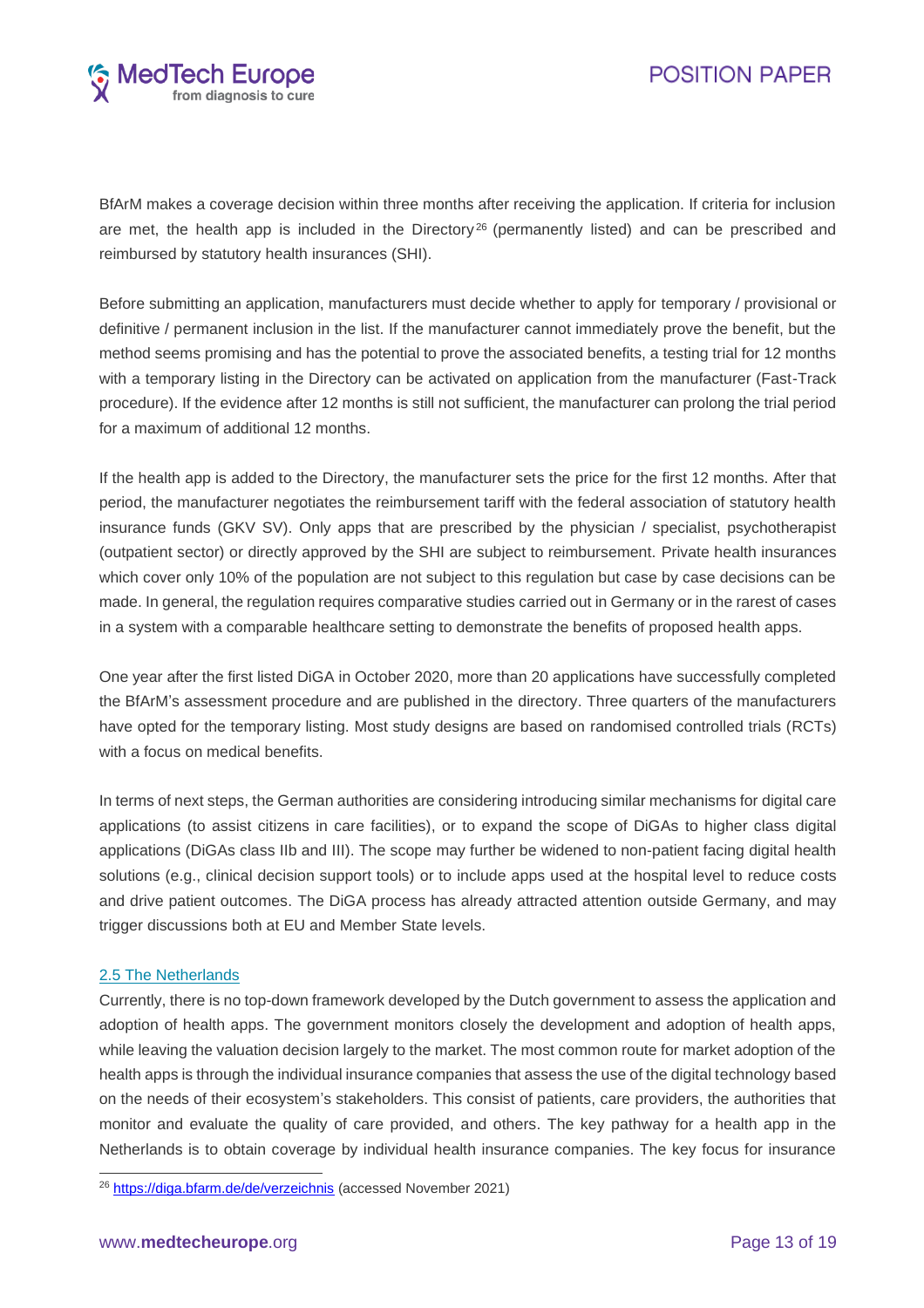

companies is on improving care processes, patient outcomes, and reducing the cost of care. Typically, the engagement is started with one insurance company and one or several providers.<sup>27</sup> The Dutch government supports the development of a framework for assessing the quality and reliability of health and wellness apps by the European Committee for Standardization CEN. The impact on reimbursement is unclear.<sup>28</sup>

In addition to the need for health apps, the reimbursement model also considers the settings in which the apps will be used, such as community / home care settings or within specialist care settings. According to the guidance from the Dutch Healthcare Authority (Nederlandse Zorgautoriteit, NZa), DHTs that are connected to hospital specialist care typically fall under the reimbursement via Diagnosis Related Group (DRG). <sup>29</sup> By contrast, devices intended for use in community or home settings are reimbursed by the individual decisions of insurance companies. 30

Other stakeholders that play a role in the health apps adoption by contributing to the creation of safe platforms for information and data exchange are Nictiz and NeLL:

- **Nictiz** is the Dutch competence centre for national electronic exchange of health and care information. They are financed by the Dutch Ministry of Health and play a central and facilitating role in the development of information standards and health informatics building blocks. These are required for safe, reliable, and harmonious medical information exchange in all healthcare settings. The activities of Nictiz include the targeted development and management of information standards at the request of and in partnership with the stakeholders in healthcare. Nictiz advises these parties on all aspects of information exchange and identifies (future) national and international developments.<sup>31</sup>
- **The National eHealth Living Lab** (NeLL) is an independent scientific network that collaborates with different partners (the Dutch Ministry of Health, various med-tech manufacturers, and academic institutions) with the goal to advance the potential of self-management and self-care for Dutch citizens and to provide care professionals with tools for using digital health within existing care processes. NeLL was established to assess apps (according to NeLL criteria) and to develop a repository of apps that are efficient, effective, and easy to use. As of December 2020, NeLL has contributed up to sixty (60) e-health applications, two that have acquired the 'NeLL compatible' mark. 32

Currently, there is no national reimbursement framework for health apps in community or home care settings; it is up to individual health insurance companies to decide if, and how, they will provide health apps to their enrolees. Usually, the health insurance company, provider, and manufacturer conduct a 6-12-month pilot

<sup>27</sup> <https://www.zorgvoorinnoveren.nl/financiering/zorgverzekeraarsroute> (accessed November 2021)

<sup>&</sup>lt;sup>28</sup> The initiative is driven by the Dutch standards body NEN.<https://www.nen.nl/en/health-and-welness-apps> (accessed November 2021)

<sup>29</sup> <https://www.nza.nl/zorgsectoren/medisch-specialistische-zorg/registreren-en-declareren-van-behandelingen> (accessed November 2021)

<sup>30</sup> [https://www.nza.nl/documenten/vragen-en-antwoorden/hoe-kan-ik-farmaceutische-telezorg-declareren-en-wat-is-het](https://www.nza.nl/documenten/vragen-en-antwoorden/hoe-kan-ik-farmaceutische-telezorg-declareren-en-wat-is-het-tarief)[tarief](https://www.nza.nl/documenten/vragen-en-antwoorden/hoe-kan-ik-farmaceutische-telezorg-declareren-en-wat-is-het-tarief) (accessed November 2021)

<sup>31</sup> [https://www.nictiz.nl](https://www.nictiz.nl/) (accessed November 2021).

<sup>32</sup> <https://nell.eu/projecten> (accessed November 2021)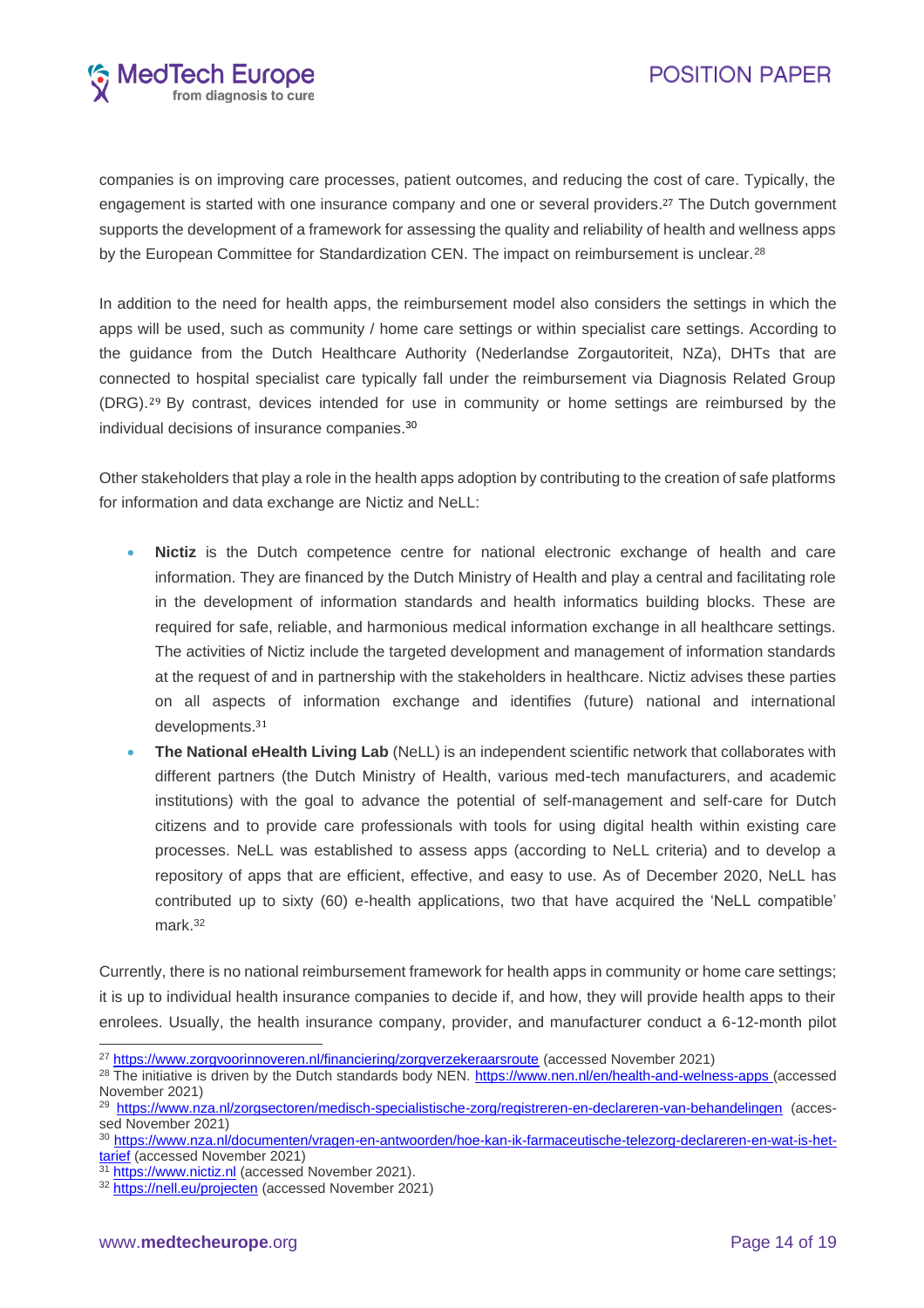

project to demonstrate the clinical or system efficacy and cost savings. System efficiencies and economic impact are of the highest interest to the insurance companies. Once a pilot project proves the value of the technology, the technology can be disseminated further within the existing insurer. Often other insurance companies will also learn from this experience and discuss the use of this technology with other care providers and/or patients (depending on the need and the infrastructure). Apart from the coverage by individual insurance companies, health apps can enter coverage with evidence schemes, including the "small scale experiment" programme and potentially, a subsidy scheme for promising care (low probability, as it mainly focuses on expensive technologies). 33

As of 2021, there is an additional possibility for financing digital health opportunities known as "facultative indicator". This means that healthcare insurance companies and healthcare providers are enabled to make agreement on new initiatives that are challenging to be covered by the regular DRG<sup>34</sup>.

### <span id="page-15-0"></span>**3. Summary**

The funding initiatives around health apps in Belgium, England, France, Germany, and the Netherlands are important steps towards the digital transformation of healthcare. Whilst the national and regional approaches considered share some key elements, they also differ in important ways, reflecting the diversity and specificity of Europe's healthcare systems and relative funding and reimbursement mechanisms.

Table 1 below provides a high-level comparison of these initiatives. A set of criteria were selected, such as the availability of a top-down reimbursement framework (defined specifically from a health system perspective) and the presence of a common national framework to document digital apps approved for reimbursement and market adoption.

<sup>33</sup> <https://www.nza.nl/zorgsectoren/geestelijke-gezondheidszorg-ggz-en-forensische-zorg-fz/zorginnovatie-aanvragen> (accessed November 2021)

<sup>&</sup>lt;sup>4</sup> [https://puc.overheid.nl/nza/doc/PUC\\_655318\\_22/1/](https://puc.overheid.nl/nza/doc/PUC_655318_22/1/) (accessed November 2021)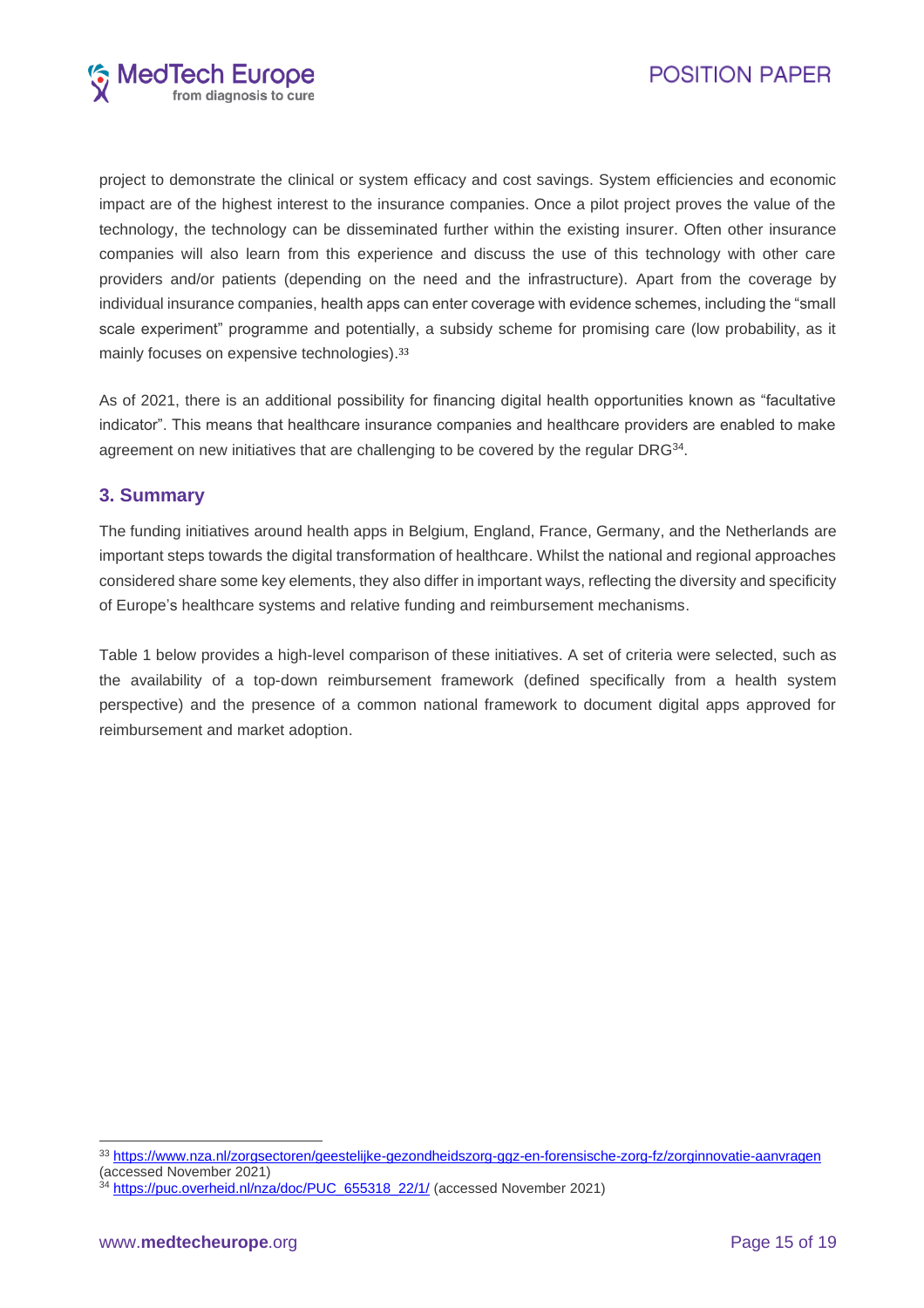

|                                                                                                         | <b>Belgium</b>                                                                                          | <b>England</b>                                                                                                                                                                           | <b>France</b>                                                                                      | <b>Germany</b>                                                                                       | <b>Netherlands</b>                                                                                       |
|---------------------------------------------------------------------------------------------------------|---------------------------------------------------------------------------------------------------------|------------------------------------------------------------------------------------------------------------------------------------------------------------------------------------------|----------------------------------------------------------------------------------------------------|------------------------------------------------------------------------------------------------------|----------------------------------------------------------------------------------------------------------|
| National-level<br>reimbursement<br>framework for<br>low-risk health<br>apps                             | Yes<br>mHealthBelgiu<br>m                                                                               | <b>No</b><br>Individual<br>Trusts/CCGs<br>can cover apps                                                                                                                                 | Yes<br>Apps follow the<br>assessment<br>pathway<br>similar to the<br>one for<br>devices.           | Yes<br>Apps (class I<br>and IIa) are<br>included in the<br><b>BfArM</b><br>directory.                | <b>No</b><br>Individual<br>insurance<br>companies can<br>cover apps,<br>and jointly can<br>purchase them |
| App catalogue                                                                                           | mhealth<br><b>Belgium</b><br>applications                                                               | <b>NHS Apps</b><br>Library                                                                                                                                                               | [no catalogue]                                                                                     | <b>DiGA</b><br>Verzeichnis                                                                           | [no catalogue]                                                                                           |
| Role of Health<br>Technology<br><b>Assessment</b><br>body in<br>assessing<br>digital health<br>solution | NIHDI's assess<br>apps for<br>reimbursement<br>supported by<br>the national<br><b>HTA body KCE</b>      | <b>Digital Health</b><br>Technology<br>Framework<br>developed by<br>NICE, the<br>English HTA<br>body                                                                                     | HAS, the HTA<br>body,<br>developed<br>guidance for<br>assessing<br>connected<br>medical<br>devices | BfArM (not the<br>HTA body) will<br>evaluate the<br>benefits                                         | Currently, not<br>evaluated<br>within HTA<br>framework                                                   |
| <b>Trend and</b><br>anticipated<br>development                                                          | Financing of<br>several new<br>care paths<br>allowing<br>medical apps<br>to be expected<br>in 2021-2022 | <b>Better</b><br>alignment for<br>the application<br>of NICE DHT<br>framework and<br>the new Digital<br>Technology<br>Assessment<br>Criteria<br>(DTAC) for<br><b>NHS Apps</b><br>Library | Expansion and<br>refinement of<br>the LPPR list<br>for digital<br>health apps                      | The new<br>framework will<br>be further<br>implemented,<br>expanded, and<br>may change<br>the market | The system will<br>most likely<br>remain stable                                                          |

### Table 1: Overview of the country systems

This is the state of play in the five countries and regions considered as of November 2021:

- In **Belgium**, the mHealthBelgium initiative lists on its website all the health apps that are undergoing the three-level validation process. Level 3 is reserved for apps that have delivered evidence of their effectiveness and are therefore eligible for financing by the country's public payers ("mutualities"). So far, one health app only has reached level 3.
- In **England**, the NHS runs the NHS Apps Library<sup>35</sup> of medical health apps, but there is no path to reimbursement, and it is up to local CCGs and NHS Trusts to reimburse health app developers. The only health app recognised for national reimbursement is reimbursed through the NHS's ITP scheme.
- In **France**, the LPPR listing provides a centralised reimbursement pathway but no catalogue of apps. In addition, some health apps can be reimbursed via ETAPES, the experimental programme for telemonitoring in France. Only one health app listed in the LPPR is currently reimbursed.

<sup>35</sup> <https://www.nhs.uk/apps-library/> (accessed November 2021)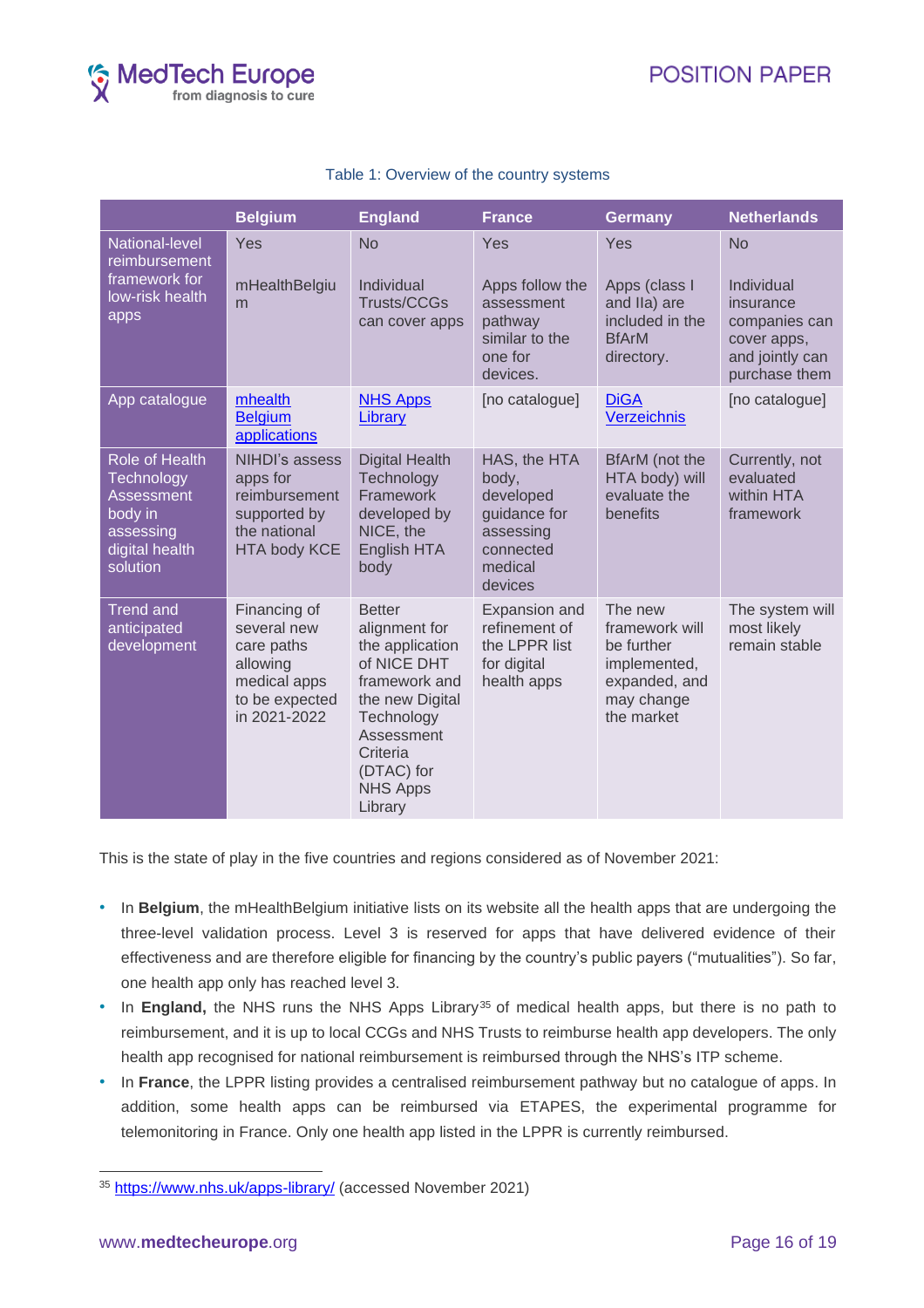

- In **Germany**, the DVG provides an integrated process for assessment and validation for reimbursement by the country's public payers. Apps that have passed this process are listed in the DiGA directory run by the federal health ministry's BfArM agency.
- In the **Netherlands**, there is no national reimbursement framework for health apps or catalogue of health apps available. Instead, the country's private insurance companies decide individually which apps they will reimburse; they can also collectively purchase health apps for their members.

In sum, among the five countries and regions, **only Belgium, France and Germany** currently have national reimbursement frameworks in place for health apps. England has one nationally reimbursed app. The Netherlands has none.

This brief comparison of the different healthcare systems is not exhaustive and should be considered a living document due to the dynamic nature of digital health apps and the supporting infrastructure around it. While these funding initiatives are new and developing, it should be noted that **at this time there is no health app that has been assessed and approved for funding in more than one country**. The market for digital health apps remains fragmented, and the barriers for operation in more than one country appear significant.

### <span id="page-17-0"></span>**4. Next Steps and Recommendations**

DHTs have the potential to make European healthcare truly sustainable. In particular, digital health apps provide patients with the assistance they need in preventative care, treatment and recovery, by helping them manage and treat their medical conditions, or assist them in surgery management. Yet levels of deployment of digital health apps and, more generally, DHTs, in Europe's healthcare systems remain low.

As this paper shows, funding and reimbursement mechanisms for digital health apps are not uniform across Europe. This critically undermines the ability of European countries to capitalise on the benefits that digital health apps provide for patients, healthcare professionals and healthcare systems. Whilst the initiatives in the five countries and regions taken into account are highly welcomed, they should be built upon further.

MedTech Europe, as the voice of Europe's medical technologies industry (including medical devices and in vitro diagnostic devices), recommends the following actions to be considered at regional, national and/or European levels:

- **1 - Ensure transparency**: Funding for digital health apps should be based on structured, stable, and transparent criteria that are tailored to the needs of the respective healthcare system.
- **2 - Link with funding**: Assessments for digital health apps should be explicitly linked with funding, reimbursement and/or coverage recommendation for health authorities and payers.
- **3 - Consider the value**: Assessments should be appropriate and consider the holistic benefit (e.g., impact on access, quality of life, efficiency of care, health system costs) that these technologies can bring to patients, healthcare professionals, and healthcare systems.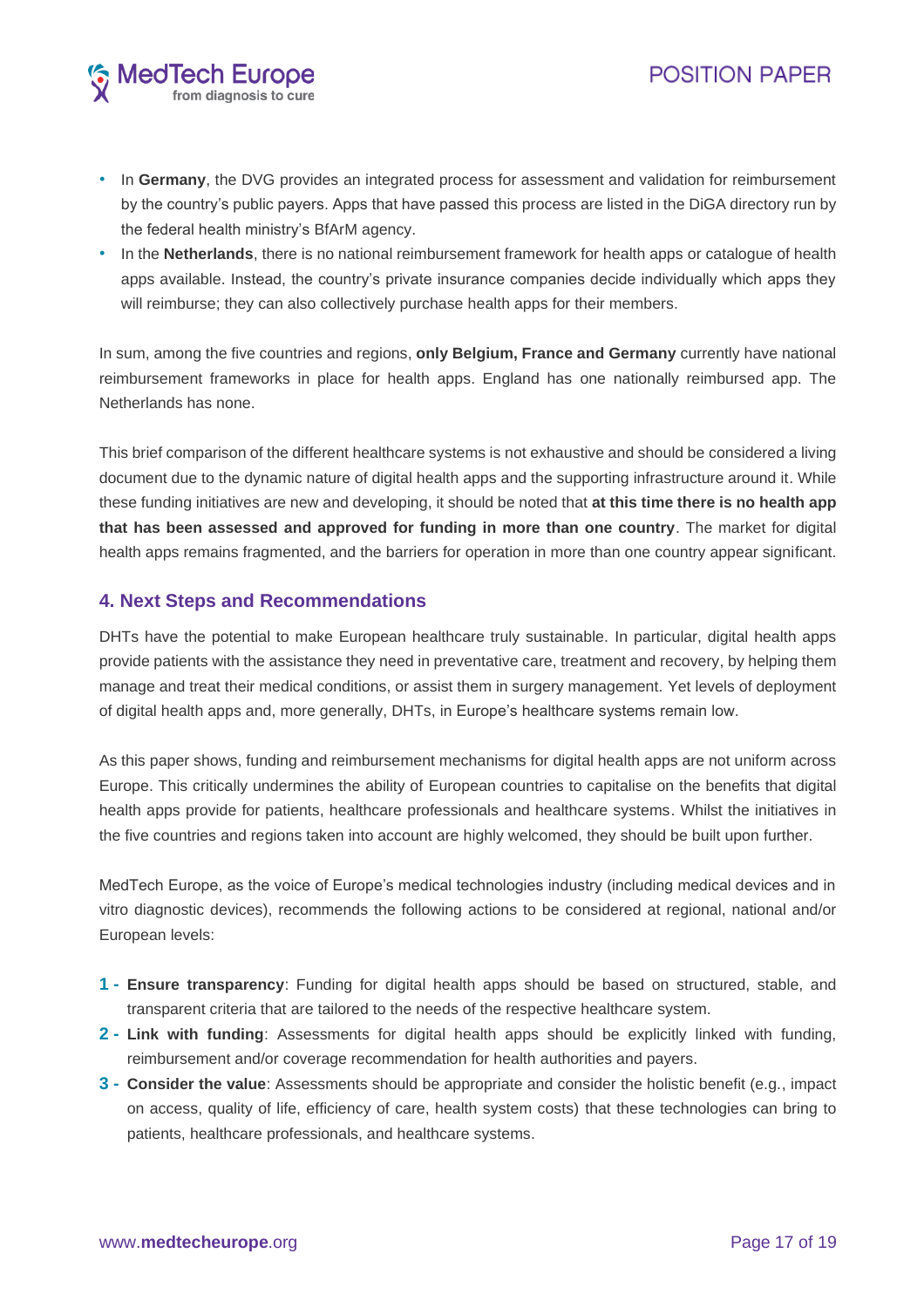

- **4 - Share learnings**: Member States and regions should be incentivised by the EU institutions to analyse and learn from good practices in other countries and regions and seek to identify the conditions that enable faster and widespread uptake of digital apps.
- **5 - Support evidence generation**: The evidence requested should be appropriate to the impact of the app (be it on the basis of real-world evidence, or clinical evidence generated outside of the country of assessment). Where local evidence is required, there should be a shared commitment to evidence generation that extends to sharing the burden of proof of benefits and outcomes, and appropriately compensates the developers of digital health apps. The criteria for evidence should be transparent.
- **6 - Invest in infrastructure and training:** Digital health technologies can enable movement from one care setting to another. This requires investment in infrastructure (where needed), the removal of budget silos, and training of clinicians, patients, and caregivers.

MedTech Europe calls on national and regional policymakers and payers to recognise the value and incentivise the use of DHTs, by putting in place the framework conditions for clear funding pathways that will enable these solutions to be implemented more widely in Europe.

### <span id="page-18-0"></span>**About MedTech Europe**

MedTech Europe is the European trade association for the medical technology industry including diagnostics, medical devices and digital health. Our members are national, European and multinational companies as well as a network of national medical technology associations who research, develop, manufacture, distribute and supply health-related technologies, services and solutions. For more information, visit [www.medtecheurope.org.](http://www.medtecheurope.org/)